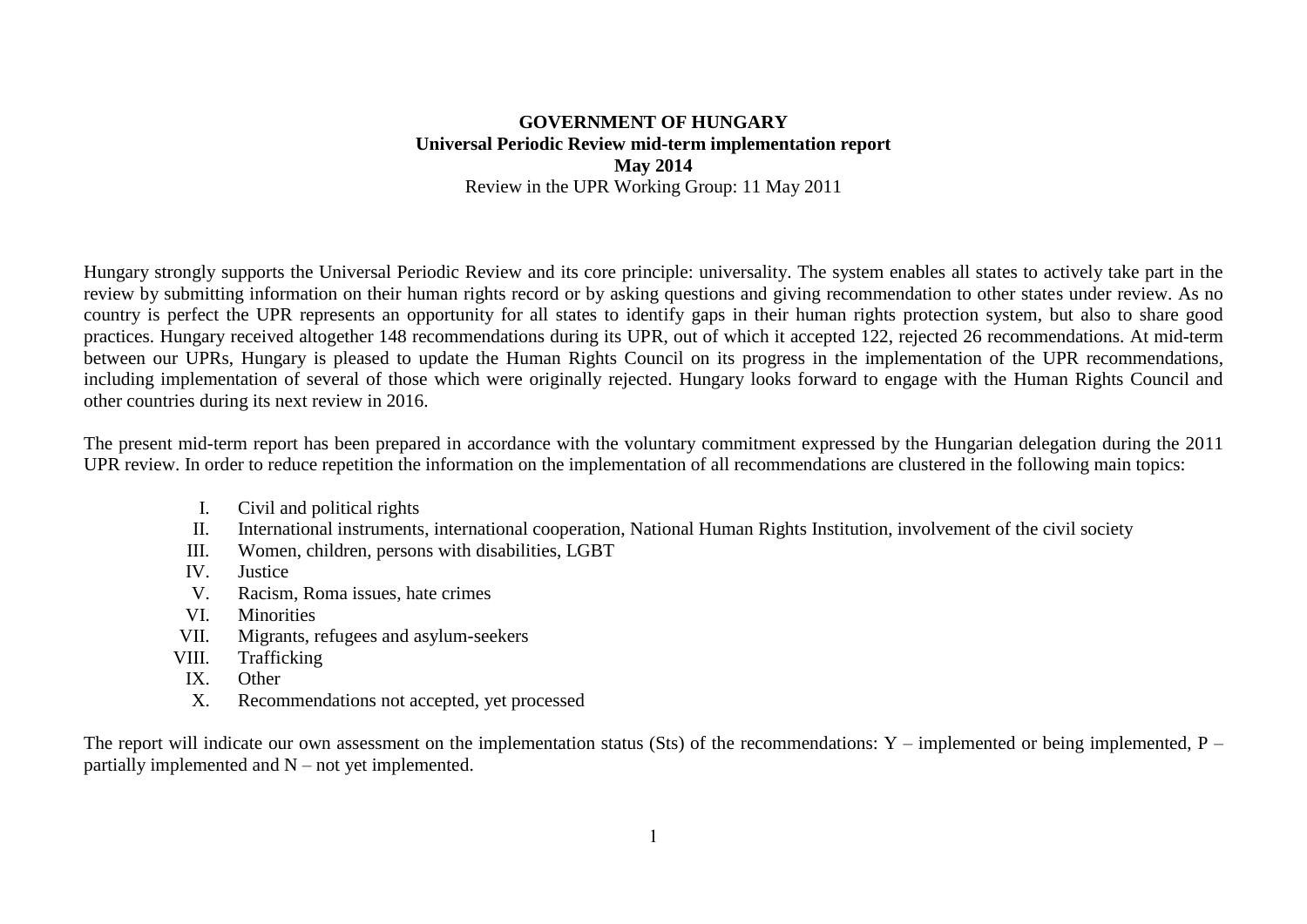# **I. Civil and political rights**

| $N^{\circ}$        | Sts                                                                                                                                                    | Recommendation and Implementation                                                                                                                         |  |  |  |
|--------------------|--------------------------------------------------------------------------------------------------------------------------------------------------------|-----------------------------------------------------------------------------------------------------------------------------------------------------------|--|--|--|
| 94.9               |                                                                                                                                                        | Engage with the United Nations, the Organization for Security and Cooperation in Europe and the Council of Europe to ensure that their                    |  |  |  |
|                    |                                                                                                                                                        | concerns about the media law are accommodated                                                                                                             |  |  |  |
|                    |                                                                                                                                                        | Since the adoption of the media regulation the Hungarian Government has been ready to cooperate with international organisations in order to address      |  |  |  |
|                    |                                                                                                                                                        | the concerns raised by them related to that regulation. Close cooperation was established with the European Commission and the Council of Europe, but     |  |  |  |
|                    |                                                                                                                                                        | discussions also took place between the Government and the representatives of the United Nations and the Organization for Security and Co-operation in    |  |  |  |
|                    |                                                                                                                                                        | Europe. Besides ministerial and expert level consultations with the Secretary General of the Council of Europe, professional roundtable discussions and   |  |  |  |
|                    | an international conference were organized on the status and challenges of the Hungarian and European media law. As a result it was concluded that the |                                                                                                                                                           |  |  |  |
|                    |                                                                                                                                                        | media regulation is in line with the European and international human rights requirements.                                                                |  |  |  |
| 94.89              |                                                                                                                                                        | • Ensure that the recently enacted media laws are implemented in full respect for the right to freedom of opinion and expression                          |  |  |  |
| $94.90 \mid Y$     |                                                                                                                                                        | • Comply fully with its obligations and commitments related to freedom of expression, including for members of the press                                  |  |  |  |
|                    |                                                                                                                                                        | Current rules contain exclusively such limitations on the right to the freedom of expression which are fully recognized by international law. For example |  |  |  |
|                    |                                                                                                                                                        | members of the press may only be obliged to reveal the information source by a decision of a court and only in exceptional cases. If right to freedom of  |  |  |  |
|                    |                                                                                                                                                        | expression conflicts with the fundamental rights of individuals the media authority (National Media and Info-communications Authority, NMIA) can          |  |  |  |
|                    |                                                                                                                                                        | only take measures when the core content of human dignity is violated. All decisions of the NMIA may be challenged before the courts. Hungary was         |  |  |  |
|                    |                                                                                                                                                        | and will remain ready for dialogue, in case there are concrete questions and observations related to the specific provisions of the laws.                 |  |  |  |
| $95.21 \mid Y$     |                                                                                                                                                        | Monitor the functioning of media regulatory bodies and the application of penalties to ensure they remain separated from outside influence                |  |  |  |
|                    |                                                                                                                                                        | The NMIA was set up by the Fundamental Law and regularly reports (including information on its regulatory role) to the Parliament which has no            |  |  |  |
|                    | influence on the authority's day-to-day operation. As a guarantee of independence, the Government has no legal means to exercise influence on the      |                                                                                                                                                           |  |  |  |
|                    | operation of the NMIA. Decisions of the NMIA may be challenged before courts, which constitutes full safeguard to provide for the correction of any    |                                                                                                                                                           |  |  |  |
| unlawful decision. |                                                                                                                                                        |                                                                                                                                                           |  |  |  |

# **II. International instruments, international cooperation, National Human Rights Institution, involvement of the civil society**

| $N^{\circ}$ | Sts   Recommendation and Implementation                                                                                     |
|-------------|-----------------------------------------------------------------------------------------------------------------------------|
| 94.1        | • Continue the process of ratifying the Convention against Torture and Other Cruel, Inhuman or Degrading Treatment (OP-CAT) |
| 94.2        | Consider ratifying OP-CAT                                                                                                   |
| 94.3        | Ratify OP-CAT                                                                                                               |
| 94.4        | • Proceed with the ratification of the OP-CAT without delay                                                                 |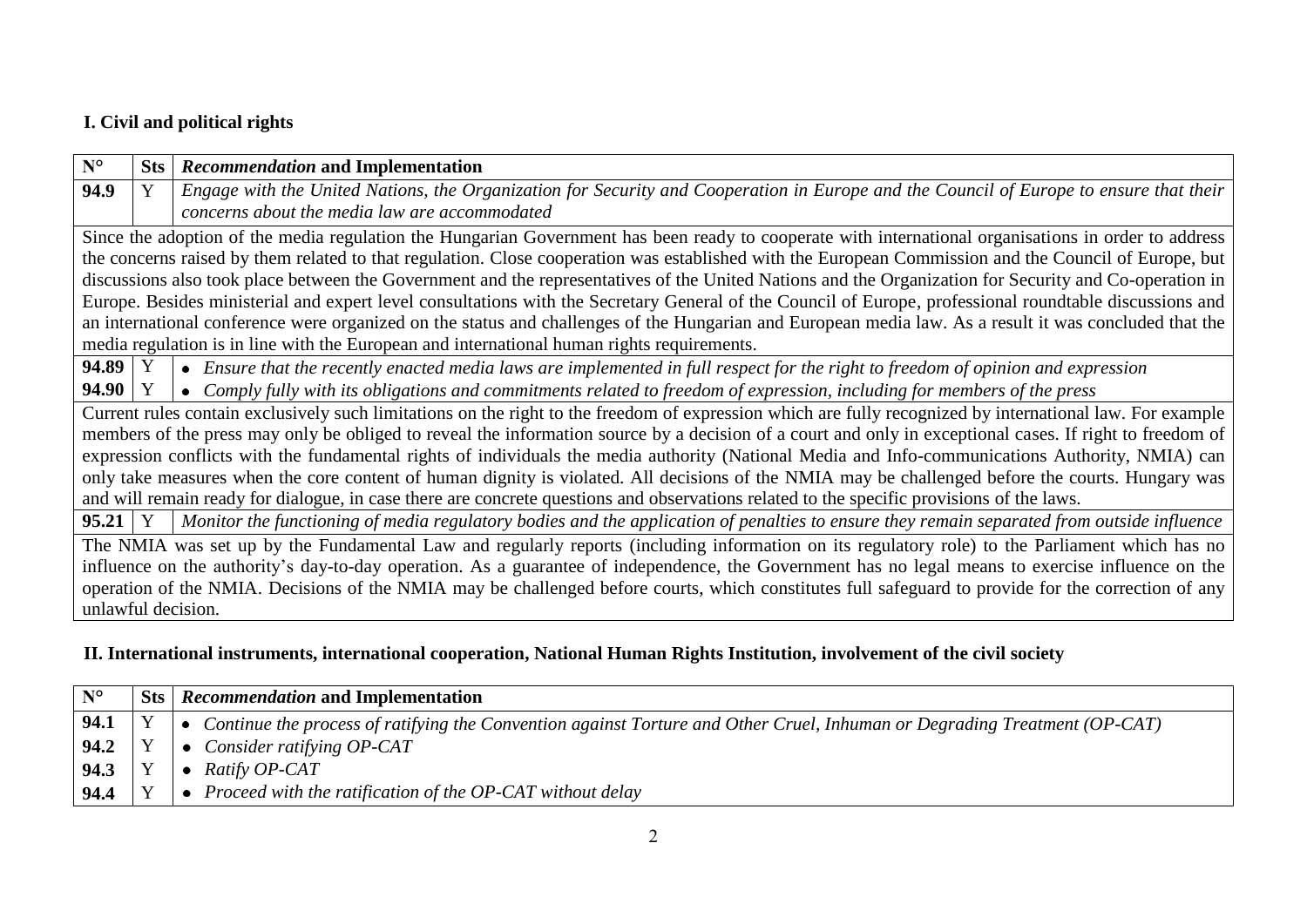|           |              | In line with its pledges Hungary acceded to the OP-CAT (12 January 2012). The Commissioner for Fundamental Rights (Ombudsperson) has been                                                                                                                                                                                                                                                                                                                                                                                                                                                                                                                                                                                                                                                                                                                                                                                                                                                                                                                                                                                                             |
|-----------|--------------|-------------------------------------------------------------------------------------------------------------------------------------------------------------------------------------------------------------------------------------------------------------------------------------------------------------------------------------------------------------------------------------------------------------------------------------------------------------------------------------------------------------------------------------------------------------------------------------------------------------------------------------------------------------------------------------------------------------------------------------------------------------------------------------------------------------------------------------------------------------------------------------------------------------------------------------------------------------------------------------------------------------------------------------------------------------------------------------------------------------------------------------------------------|
|           |              | designated as the National Preventive Mechanism (effective as of 2015).                                                                                                                                                                                                                                                                                                                                                                                                                                                                                                                                                                                                                                                                                                                                                                                                                                                                                                                                                                                                                                                                               |
| 94.5      | $\mathbf{P}$ | Sign and ratify OP-CAT and the Convention for the Protection of All Persons from Enforced Disappearance (CED) and declare to accept<br>the competence of the Committee against Enforced Disappearances provided for in articles 31 and 32 of the Convention                                                                                                                                                                                                                                                                                                                                                                                                                                                                                                                                                                                                                                                                                                                                                                                                                                                                                           |
|           |              | OP-CAT (94.1). The ratification of the CED is currently being examined by the ministries in charge.                                                                                                                                                                                                                                                                                                                                                                                                                                                                                                                                                                                                                                                                                                                                                                                                                                                                                                                                                                                                                                                   |
| 94.6      | Y            | • Study the possibility of becoming a party to the CED                                                                                                                                                                                                                                                                                                                                                                                                                                                                                                                                                                                                                                                                                                                                                                                                                                                                                                                                                                                                                                                                                                |
| 94.7      | $\mathbf N$  | $\bullet$ Sign and ratify the CED                                                                                                                                                                                                                                                                                                                                                                                                                                                                                                                                                                                                                                                                                                                                                                                                                                                                                                                                                                                                                                                                                                                     |
|           |              | The ratification of the CED is currently being examined by the ministries in charge.                                                                                                                                                                                                                                                                                                                                                                                                                                                                                                                                                                                                                                                                                                                                                                                                                                                                                                                                                                                                                                                                  |
| 95.1      | P            | Ratify the main United Nations human rights instruments, particularly the International Convention on the Protection of the Rights of All<br>Migrant Workers and Members of their Families (ICRMW), OP-CAT and CED;                                                                                                                                                                                                                                                                                                                                                                                                                                                                                                                                                                                                                                                                                                                                                                                                                                                                                                                                   |
|           |              | Please refer to the following responses: ICRMW - 96.1, OP-CAT - 94.1, CED - 94.6.                                                                                                                                                                                                                                                                                                                                                                                                                                                                                                                                                                                                                                                                                                                                                                                                                                                                                                                                                                                                                                                                     |
| 95.3      |              | Consider the progressive ratification of pending human rights international treaties                                                                                                                                                                                                                                                                                                                                                                                                                                                                                                                                                                                                                                                                                                                                                                                                                                                                                                                                                                                                                                                                  |
|           |              | Since its first UPR Hungary has ratified and incorporated into the domestic legal system the following main human rights treaties: OP-CAT, Maritime<br>Labour Convention, European Agreement on Regulations governing the Movement of Persons between Member States of the Council of Europe and<br>Council of Europe Convention on Action Against Trafficking in Human Beings. The ratification of the ICESCR and the CED is currently being<br>examined by the ministries in charge.                                                                                                                                                                                                                                                                                                                                                                                                                                                                                                                                                                                                                                                                |
| $94.15$ Y |              | Ensure that legislation introduced giving effect to the new Constitution complies with Hungary's international human rights obligations                                                                                                                                                                                                                                                                                                                                                                                                                                                                                                                                                                                                                                                                                                                                                                                                                                                                                                                                                                                                               |
|           |              | Hungary is fully committed to ensuring the implementation of all its international obligations through its national legal system. Each law or regulation is<br>examined before adoption or modification thereof to ensure their conformity with international commitments and obligations of Hungary. Article Q of<br>the Fundamental Law stipulates that Hungary shall accept the generally recognised rules of international law. Other sources of international law shall<br>become part of the Hungarian legal system by promulgation into domestic legal regulations. Promulgation is a constitutional requirement according to<br>Act L. of 2005 on the procedures concerning international treaties and the relevant practice of the Constitutional Court. Therefore the promulgated<br>international treaties (e.g. human rights obligations) are part of the national law and directly applicable by the Hungarian courts. Domestic rules in<br>contravention with human rights obligations of Hungary are suspended by the courts and transmitted to the Constitutional Court which can ultimately<br>nullify the conflicting domestic law. |
| $94.17$ Y |              | • Consider establishing at the earliest a national human rights institution in full compliance with the Paris Principles                                                                                                                                                                                                                                                                                                                                                                                                                                                                                                                                                                                                                                                                                                                                                                                                                                                                                                                                                                                                                              |
| 94.18     | Y            | Consider the possibility of establishing a national human rights institution in conformity with international standards<br>$\bullet$                                                                                                                                                                                                                                                                                                                                                                                                                                                                                                                                                                                                                                                                                                                                                                                                                                                                                                                                                                                                                  |
| 94.19     | Y            | Consider establishing a national human rights institution in accordance with the Paris Principles<br>٠                                                                                                                                                                                                                                                                                                                                                                                                                                                                                                                                                                                                                                                                                                                                                                                                                                                                                                                                                                                                                                                |
| 94.20     | Y            | Consider the possibility of establishing a national human rights institution in conformity with the Paris Principles                                                                                                                                                                                                                                                                                                                                                                                                                                                                                                                                                                                                                                                                                                                                                                                                                                                                                                                                                                                                                                  |
| 94.21     | Y            | Establish an independent national human rights institution in accordance with the Paris Principles<br>$\bullet$                                                                                                                                                                                                                                                                                                                                                                                                                                                                                                                                                                                                                                                                                                                                                                                                                                                                                                                                                                                                                                       |
| 94.22     | Y            | Establish a national human rights institution in conformity with the Paris Principles                                                                                                                                                                                                                                                                                                                                                                                                                                                                                                                                                                                                                                                                                                                                                                                                                                                                                                                                                                                                                                                                 |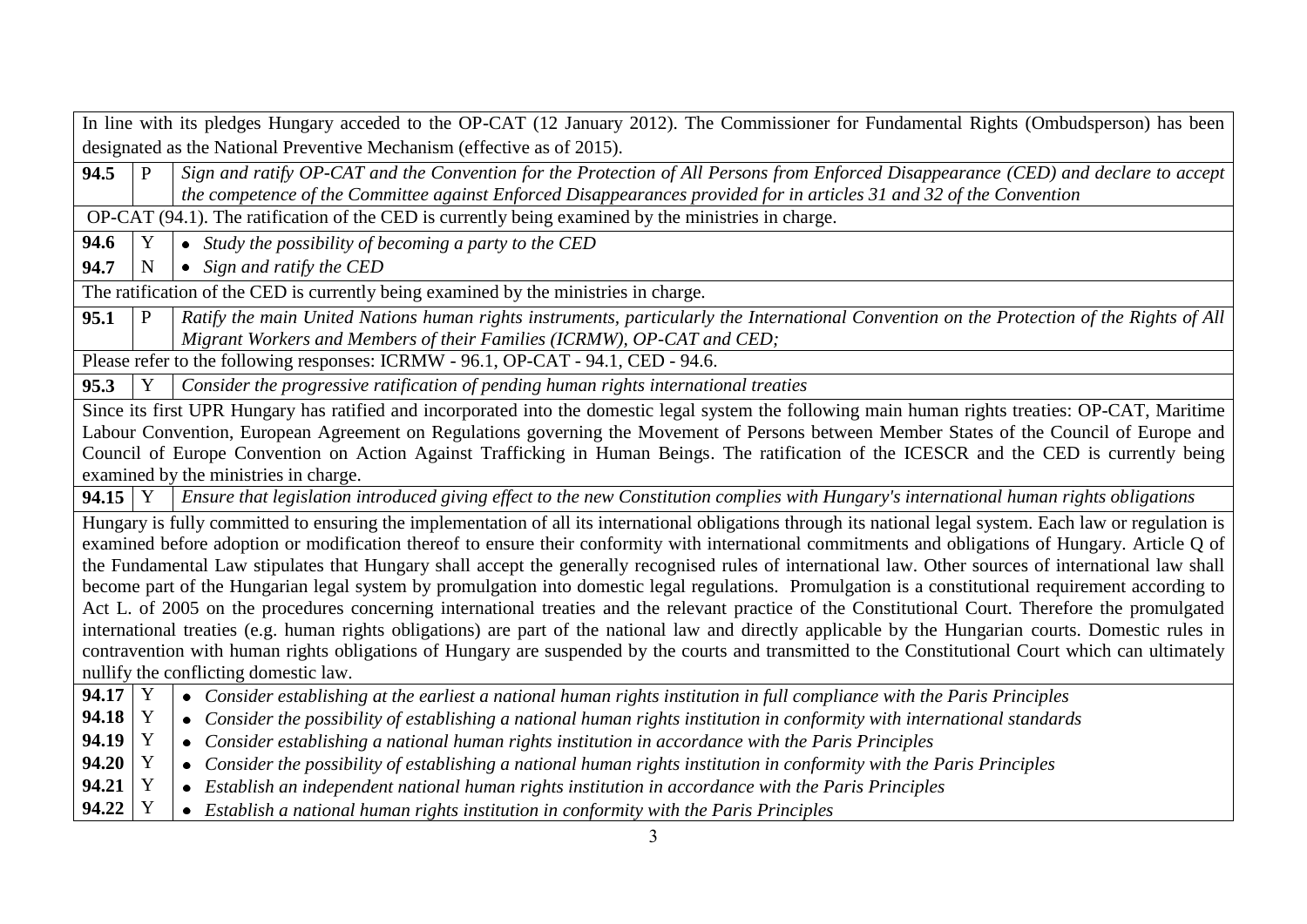| 94.23 Y                |   |           | • Establish a national human rights institution in conformity with the Paris Principles                                                                |
|------------------------|---|-----------|--------------------------------------------------------------------------------------------------------------------------------------------------------|
| 94.24   Y              |   | $\bullet$ | Establish the national human rights institution in accordance with the Paris Principles                                                                |
| $94.25$ Y              |   |           | • Establish a national human rights institution that is fully compliant with the Paris Principles                                                      |
| 94.26   Y              |   | $\bullet$ | Take all necessary measures to establish a national human rights institution according to the Paris Principles                                         |
| 94.27                  | P | $\bullet$ | Develop its national human rights institution to fully adapt it to the Paris Principles, with a legal mandate which is clear and as broad              |
|                        |   |           | as possible, and with sufficient financial resources                                                                                                   |
|                        |   |           | The Commissioner for Fundamental Rights was accredited as a "B" status National Human Rights Institution by the International Coordinating             |
|                        |   |           | Committee of National Human Rights Institutions (ICC) in May 2012. Accreditation for an "A" status is currently under consideration by the ICC as it   |
|                        |   |           | would like to evaluate the operation of the Commissioner for Fundamental Rights in a more detailed manner.                                             |
| $94.28$ Y              |   |           | • Examine the possibility of initiating an assessment of all existing mechanisms for the promotion and protection of human rights with a               |
|                        |   |           | view to strengthening them as needed                                                                                                                   |
| $94.32 \mid Y$         |   |           | • Take steps for further promotion and protection of the human rights in the country                                                                   |
| $94.33 \mid Y$         |   |           | • Continue to engage civil society in the process of implementation of UPR recommendations                                                             |
| $94.37$ P              |   |           | • Continue to closely consult with civil society in implementing the recommendations made during the UPR                                               |
|                        |   |           | As a result of the UPR of Hungary in 2011, the Government set up an inter-ministerial Human Rights Working Group (HRWG) in February 2012               |
|                        |   |           | which was tasked to monitor human rights in Hungary, to consult with stakeholders engaged in human rights matters and to advise the Government on      |
|                        |   |           | human rights legislation. The HRWG operates a <b>Human Rights Roundtable</b> composed of 12 sub-working groups for the participation of the non-       |
|                        |   |           | governmental organisations. The Human Rights Roundtable was established for the explicit purpose to engage in an ongoing dialogue with the civil       |
|                        |   |           | society and provides a platform for consultations with various stakeholders. Besides the Government, members of the Round Table include the            |
|                        |   |           | representatives of the Commissioner for Fundamental Rights, the Equal Treatment Authority, the National Authority for Data Protection and Freedom of   |
|                        |   |           | Information, and more than 40 non-governmental organizations active in this field. The 12 sub-working groups are covering the following clusters:      |
|                        |   |           | freedom of opinion, other civil and political rights, economic, social and cultural rights, rights of Roma, minorities, women, children, disabilities, |
|                        |   |           | elderly, homeless, LGBT, and refugees. The proposals and the criticism by the 12 thematic sub-working groups of the Human Rights Roundtable are        |
|                        |   |           | submitted to the HRWG on the level of the state secretaries for follow-up action which can result in legislative proposals by the Government. During   |
|                        |   |           | these sessions accession to human rights conventions and the better implementation of the already existing international obligations of Hungary were   |
| discussed recurrently. |   |           |                                                                                                                                                        |

Since 2010, the Hungarian legislator reviewed and re-regulated the most important mechanisms for the promotion and protection of human rights with a view to strengthening them. As a result, parallel to the preparation of the Fundamental Law of Hungary, the Act on the Commissioner for Fundamental Rights was adopted, and the Act on the Right to informational self-determination and freedom of information was updated.

The Fundamental Law and the new Act on the Commissioner for Fundamental Rights created a coherent and consistent organizational structure of the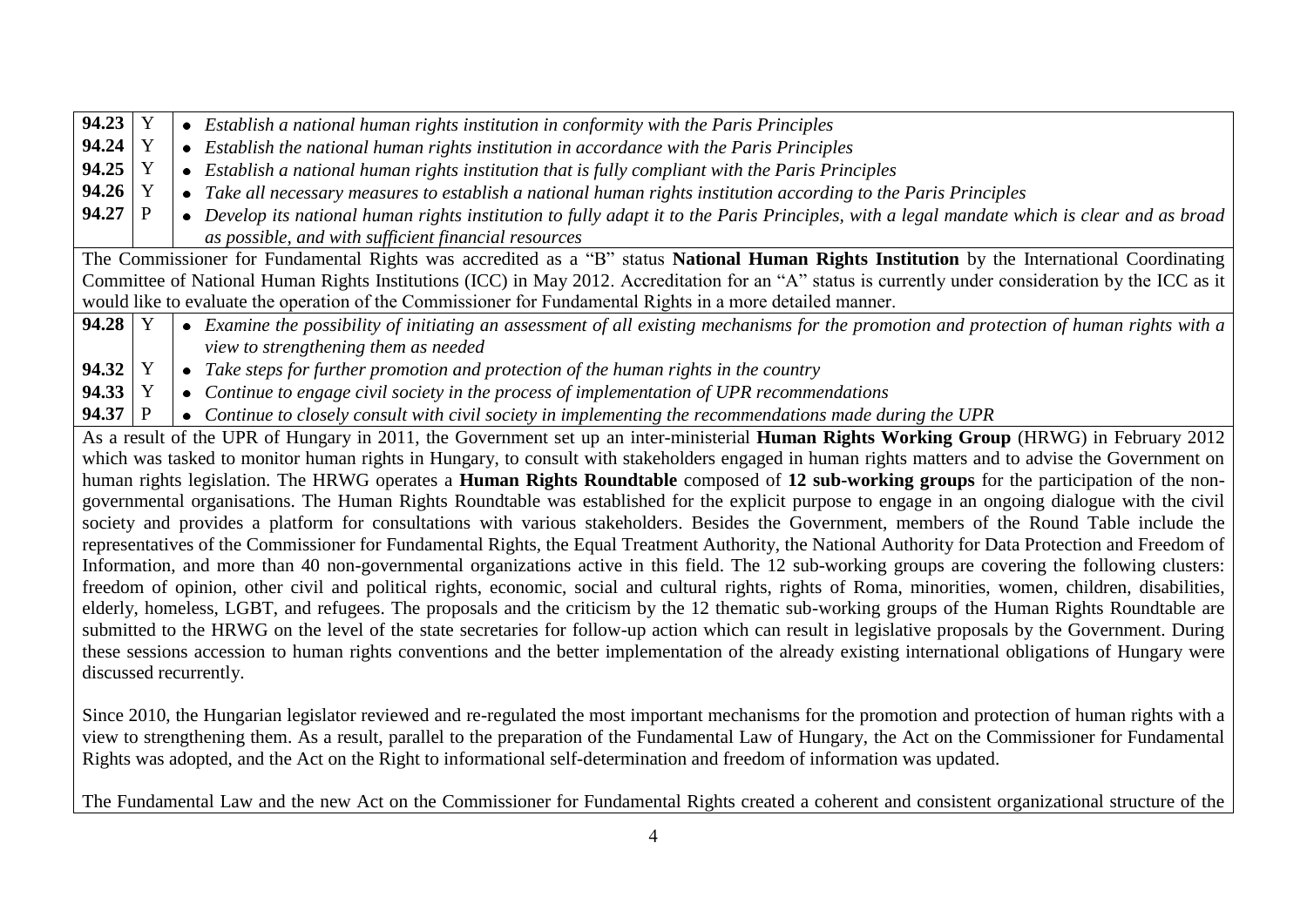ombudsperson system. In this system the Parliament elects a single **Commissioner for Fundamental Rights** equipped with the entirety of rights and responsibilities necessary for the effective protection of the fundamental rights. The two Deputy-Commissioners are responsible for the protection of the interests of future generations and for the protection of the interests of nationalities living in Hungary. The Act on the Right to informational selfdetermination and freedom of information set up the **National Authority for Data Protection and Freedom of Information**. The Authority, fully in line with the relevant European and international standards, is equipped both with the toolset of an ombudsperson and that of an administrative authority.

**94.34** Y *Issue a standing invitation to human rights special procedures* 

**94.35** Y *Continuity of the standing invitation for mandate holders of human rights special procedures*

Hungary upholds its standing invitation for mandate holders of human rights special procedures issued in March 2001.

**94.36** P *Eliminate the backlog of reports to the human rights treaty bodies and the responses to thematic questionnaires of HRC special procedures* 

Hungary submitted on time its periodical reports to the CRPD (Committee on the Rights of Persons with Disabilities), CEDAW (Committee on the Elimination of All Forms of Discrimination Against Women) and CRC (Committee on the Rights of the Child) and commits itself to eliminate the backlog of periodic reports on the implementation of other international human rights instruments to which its party to. The Government strives to respond to the questionnaires of HRC mandate holders within its capacities. Hungary responded comprehensively to all 10 allegation letters it had received since 2010.

# **III. Women, children, persons with disabilities, LGBT**

| $N^{\circ}$ | <b>Sts</b> | Recommendation and Implementation                                                                                                                                                                                                                                                                                        |
|-------------|------------|--------------------------------------------------------------------------------------------------------------------------------------------------------------------------------------------------------------------------------------------------------------------------------------------------------------------------|
| 94.10       |            | Strengthen its current laws and continue robust implementation of the Equal Treatment Law to ensure equality for women, including<br>with regard to employment and educational opportunities, as well as ensuring access to the judicial system to address domestic<br>violence, rape and sexual harassment              |
| 94.38       |            | Eliminate discrimination against women                                                                                                                                                                                                                                                                                   |
| 94.39       |            | Implement the necessary measures to guarantee gender equality in law and in practice in conformity with international human rights<br>standards                                                                                                                                                                          |
| 94.41       |            | Intensify efforts to combat all forms of discrimination to make effective the equality of opportunities and treatment among all inhabitants<br>in its territory, with particular care and attention to women and children who are in the situation of more vulnerability, such as those<br>who belong to the Roma people |
| 95.9        |            | Incorporate in its national legislation a definition of discrimination against women that is consistent with the CEDAW                                                                                                                                                                                                   |
| 95.16       |            | Elevate the status of the national machinery for the advancement of women, strengthen its mandate, provide the necessary human and                                                                                                                                                                                       |
|             |            | financial resources to endow it with sufficient authority and decision-making power for coordinating effectively the Government's work<br>to promote gender equality                                                                                                                                                     |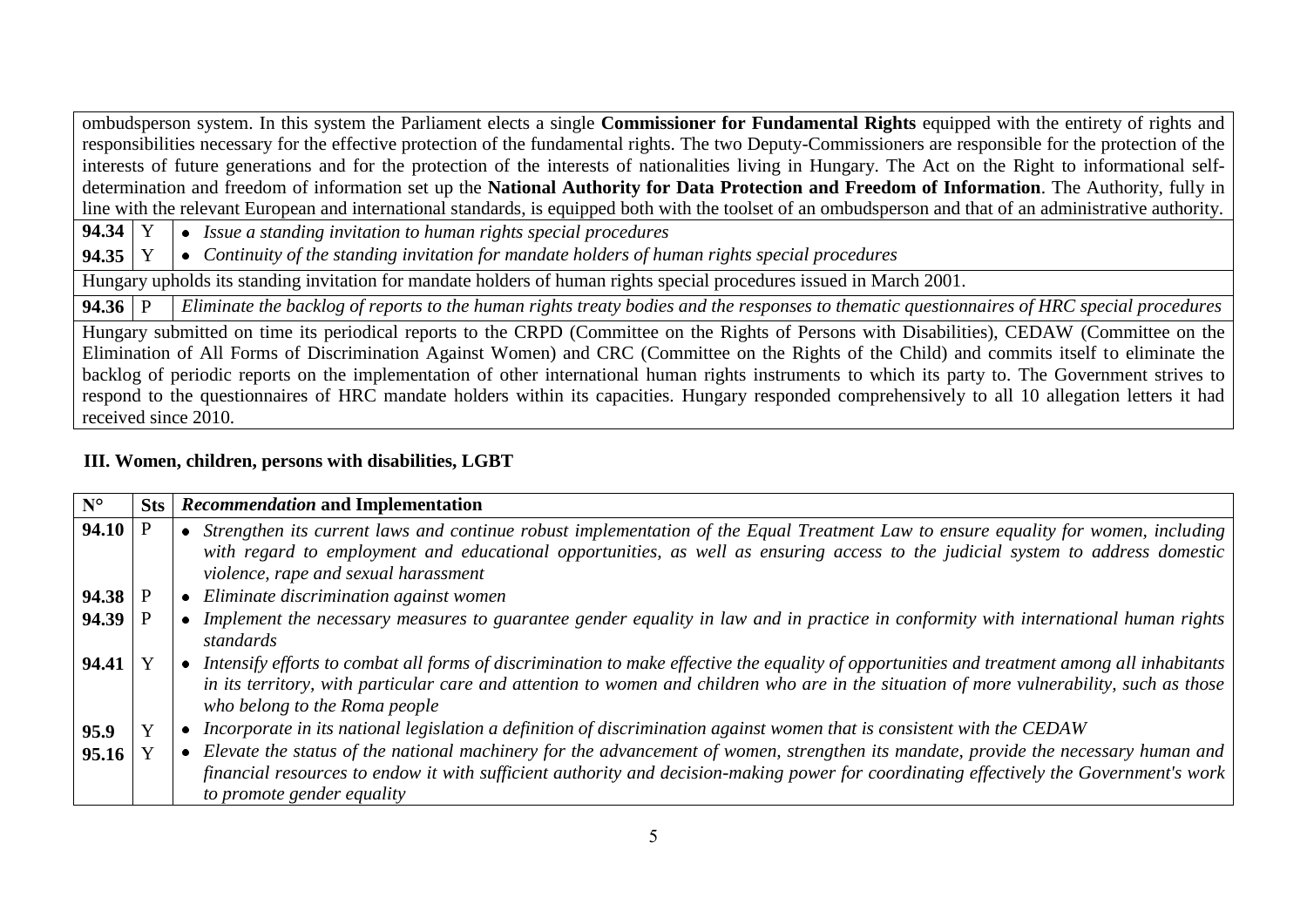Similarly to the previous Constitution, the **new Fundamental Law** of Hungary, being in effect since the 1st of January 2012, declares the **prohibition of every form of discrimination** between men and women, the protection of women, the promotion of equal treatment and equality between women and men. The CEDAW noted in 2013 that the Fundamental Law recognizes the general principle of non-discrimination and that every legal initiative undergo gender impact assessment. Standalone acts of legislation are in place on equal treatment and the promotion of equality (Act CXXV of 2003) and on the rights and equal opportunities of persons with disabilities (Act XXVI of 1998). They give a very broad definition of discrimination which covers all aspects of any form of discrimination. The **Equal Treatment Act** establishes a framework for the fight against discrimination and specifies about 20 groups of people to be protected, among them, women and mothers (separately). It defines the concept of discrimination, names indirect discrimination as punishable and introduces the possibility of positive discrimination to remedy disadvantages.

The **Equal Treatment Authority** became an autonomous body on 1 January 2012. Thereby matters of its organization, functioning and rules of procedure can only be regulated by the Parliament testifying the significance of the principle of equal treatment for Hungary. The new regulations extend the autonomy of the Equal Treatment Authority which contributes to combatting discrimination against women. The financial situation of the Authority has been stabilised (2009: 207M HUF, 2010: 207M, 2011: 190M, 2012: 111M, 2103: 213M) last year. Between 2010 and 2013 the Equal Treatment Authority organized legal and awareness raising **training courses** within the framework of the EU-funded Social Renewal Operational Programme (TÁMOP 5.5.5.) Realizing equal treatment and enhancing social awareness". Courses took place in all regions of the country and further 90 training courses will be held within the 3 years of the project.

The **Network** of Houses for Families, Equal Opportunities and Volunteering contributes to combatting discrimination in all its forms. It operates in all county seats and in the capital and accommodates weekly office hours held by the Equal Treatment Authority. With regard to actions taken by the Equal Treatment Authority, please refer to 94.30.

The **Human Rights Roundtable** operated by the Human Rights Working Group was established to strengthen the dialogue with NGOs, which has specific working groups devoted to the rights of persons with disabilities, women, Roma and LGBT persons.

The "National Strategy about the Advancement of Equality of Women and Men – Aims and Goals 2010-2021" introduces measures in the field of the reconciliation of work and family life, employment, family support and social provisions, education, health care, as well as civil and criminal law.

The task of **Solid Start Children Centres** is to guarantee the best possible chance for parents and their children in early childhood (age 0-3) and to foster their skills and competencies. The Centres are primarily aimed at children and their families that live in extreme poverty, many times in difficult social and housing conditions, in need of help to ensure the child's healthy physical, intellectual, emotional and moral development.

Regarding domestic violence, rape and sexual harassment, please refer to 94.11.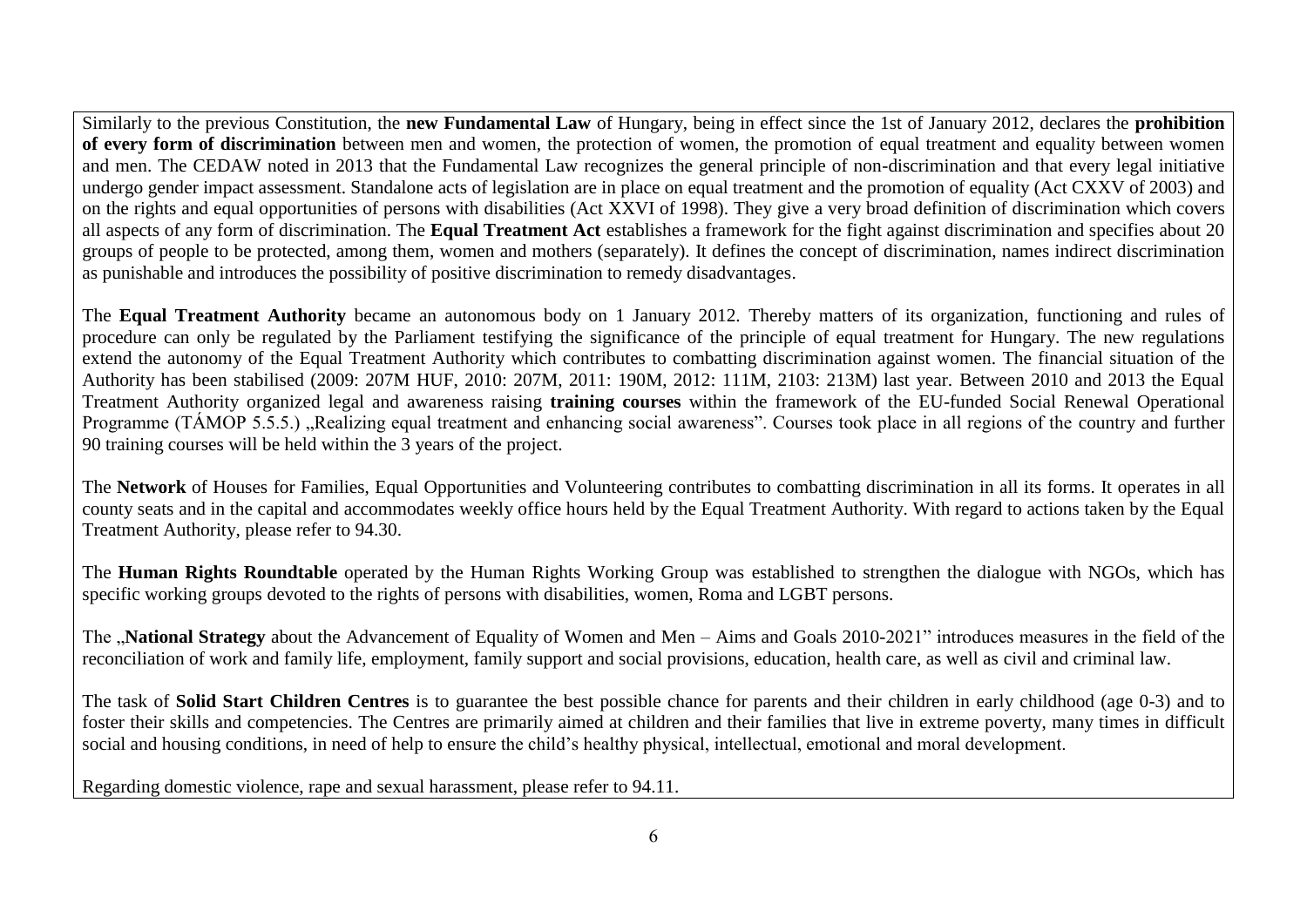| 94.11     |  | Consider adopting a comprehensive gender equality law that encompasses a definition of discrimination against women in accordance |
|-----------|--|-----------------------------------------------------------------------------------------------------------------------------------|
|           |  | with the CEDAW and prohibits domestic violence and spousal rape                                                                   |
| $94.14$ Y |  | Adopt legislation that prohibits domestic violence and marital rape                                                               |
| $94.66$ Y |  | Take measures to ensure the protection of the rights of victims of domestic violence and spousal rape                             |
| 94.67     |  | Continue the work for enhanced protection for victims of domestic violence and take measures with a focus on prevention and       |
|           |  | accountability in regards to domestic violence                                                                                    |

With regard to the prohibition of discrimination against women, please refer to 94.10.

Section 197 of the new **Criminal Code** (CC) threatens commitment of felony of sexual violence with 2 to 8 years of imprisonment. The statutory definition uses "who" as a general subject, accordingly felony may be committed by any person thus by the spouse as well. However, the punishment increases (5-10 years) if the perpetrator is a relative (e.g. spouse, brothers/sisters, children /including adopted/, parents, custodians) of the victim (197/3/b) therefore **spousal rape** is an aggravating factor.

From 1 July 2013, a specific legal provision governing **domestic violence** has been incorporated into the Criminal Code (Section 212/A). Victims of domestic violence are ensured access to justice and to comprehensive care in crisis centers which provide immediate protection, including safe accommodation, as well as full-range physical care and professional assistance (by lawyers, psychological assistants, social workers) where necessary. This new regulation is in line with the Concluding Observations of the CEDAW (2007, 2012). Further information on the new provision is provided under 95.10. The Government created child interrogation rooms in each county headquarters' competency area since 1 January 2013 with detailed rules of internal norms.

Act LXXII of 2009 on **Restraining Orders** prescribes the rules of the temporary preventive restraining order, and the preventive restraining order. The regulations are constantly updated based on the relevant case law (i.e. since the latest amendment courts prevent the physical meeting of the abused and the abuser in the court's premises to protect the victim from influence; preventive restraining orders are also provisionally enforceable and the duration of the restraining order has been doubled).

**Police** officers are continually educated and **trained** for the psychological background of domestic violence. Each county headquarter has already surveyed those schools where programs for multiple disadvantaged students are realized. In some of these schools general crime prevention tasks are implemented within the programs "School's Police", D.A.D.A.<sup>1</sup> and its updated and specific version: the "ELLEN-SZER". Addressing domestic violence, the Ministry of Human Resources (EMMI) launched successful victimization prevention pilot projects targeting age groups 14-18 in 2012- 2013 which is continuing this year by involving vocational schools and crisis centers.

 $\overline{a}$ 

<sup>&</sup>lt;sup>1</sup> Based on the Drug Abuse Resistance Education program in the United States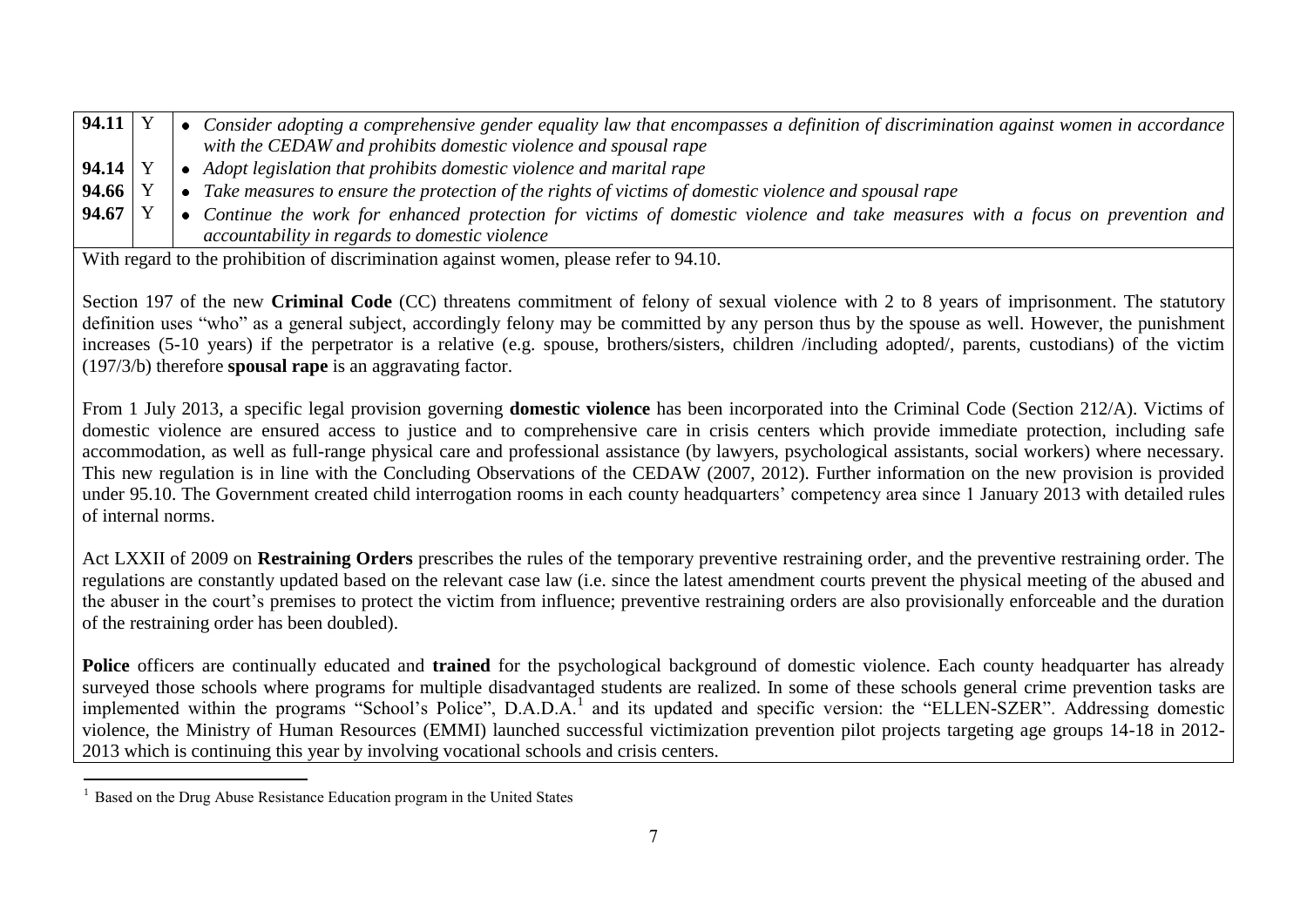| 94.42   |  | Take steps to bring about a change in attitudes with a view to eliminating deep-rooted stereotypes regarding the roles and                |
|---------|--|-------------------------------------------------------------------------------------------------------------------------------------------|
|         |  | responsibilities of women and men in the family and in society, which are reflected in women's educational choice, their situation in the |
|         |  | labour market and their underrepresentation in political and public life and decision making positions                                    |
| 94.92 P |  | • Take the necessary measures to remedy the low participation of women in public and political life                                       |
| 94.98 P |  | • Take effective measures to ensure equal access of women to the labour market and to narrow and ultimately close the wage gap            |
|         |  | between men and women                                                                                                                     |

A new **Commissioner** was appointed in the Ministry of National Economy with the task of **advancing women's employment**. **Education** on Family Life, a pedagogical objective included in the National Core Curriculum, and includes basic notions related to the individual, the group, the organization of labour, gender equality, non-discrimination, society and culture during the course of compulsory education. Several programmes, projects have been launched in order to eliminate deep-rooted stereotypes and shape attitudes, including in the area of 'women and science'.

The National Media and Info-communications Authority (NMIA) collect data with regard to the **representation of women in the media**. According to the Press Freedom Act, media service providers have the obligation to maintain respect for human dignity in the media content they communicate. Through this provision, the Media Council of the NMIA can take measures against discriminative content.

The ratio of **women employed in management positions** is 41% in Hungary which puts the country in the forefront of the EU Member States. 40 % of leading positions in legislature in public administration and of the advocacy leaders were women in 2012. In accordance with the OECD's publication (2 April 2014) the ratio of female judges is among the highest in Hungary.

The previous government (2009-2010) had no **female ministers** whilst the second Orbán government's Minister for National Development is female and the number of female secretaries of state (8), deputy secretaries of state (16) and ministerial commissioners (5) is high. In the ongoing 2014's European Parliament election campaign the heads of the lists are women both at FIDESZ-KDNP and Jobbik. At the recent parliamentary elections in all of the parliamentary election alliances there were female politicians in the top 5 candidates.

| $N^{\circ}$ | <b>Sts</b>   Recommendation and Implementation                                                                                      |
|-------------|-------------------------------------------------------------------------------------------------------------------------------------|
| 94.56   P   | Take all appropriate measures to protect children effectively from being exposed to violence, racism and pornography through mobile |
|             | technology, video movies, games and other technologies, including the Internet                                                      |
|             | In Hungary there are 1,73 million children (persons under 18 years old), 830.000 girls and 900.000 boys.                            |

The Government launched "The Internet Does Not Forget" interactive programme this January to promote **responsible internet use for children**, including the protection of personal data and avoiding **cyber bullying**. The parallel "Our Children on the Web" programme informs parents and teachers about the dangers of the Internet. In order to effectively implement regulations regarding child protection the National Media and Info-communications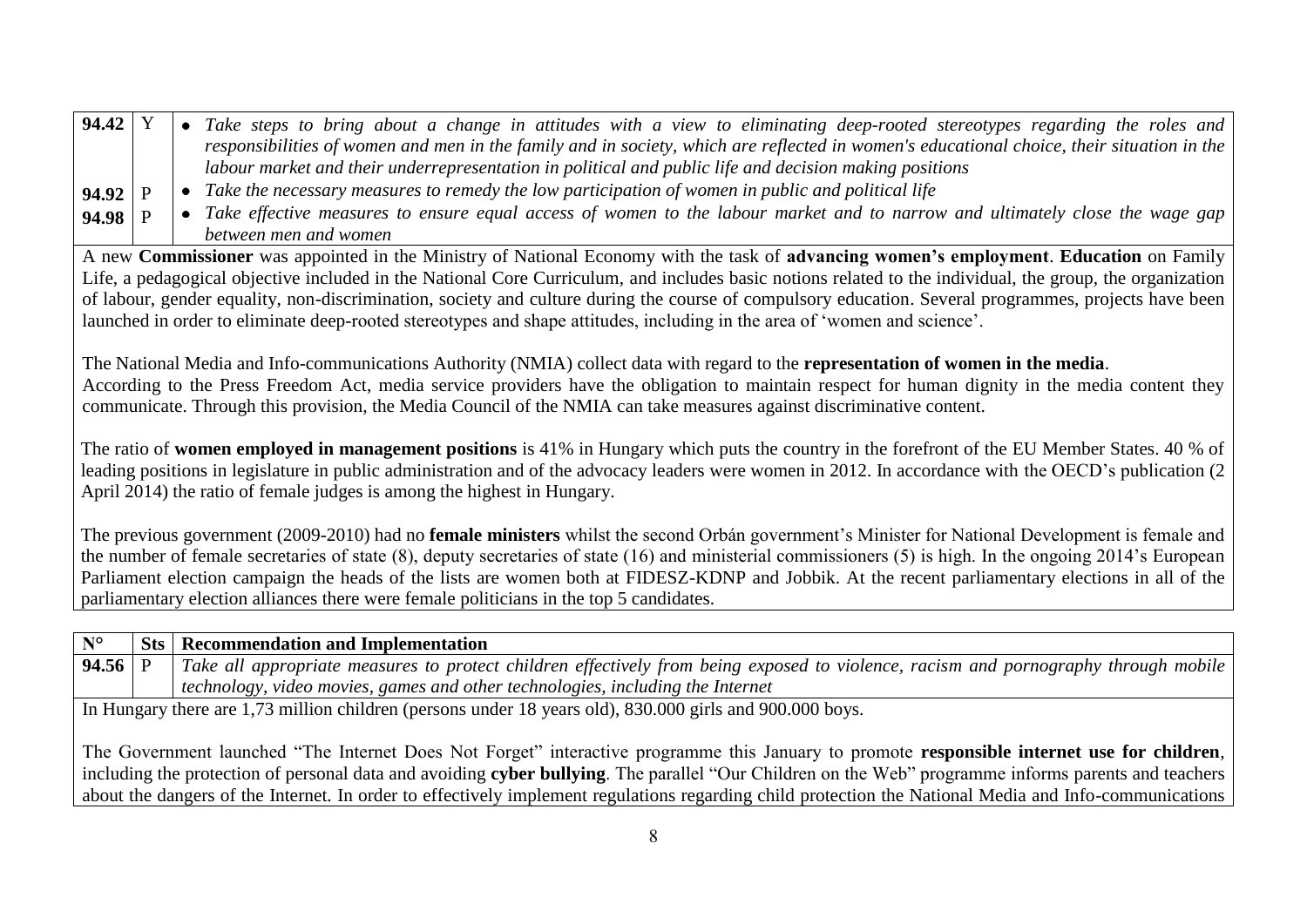Authority (NMIA) established the "**Child protection Internet roundtable**" this year which issues statements and recommendations to promote media literacy among youth and to ensure the culture of compliance among all service providers. Internet providers and public libraries should inform their customers on, and provide for **free filtering software** for the protection of children.

The Government initiated for the second time a school programme for children entitled as "I have the right to know" to **learn about the judicial system** via drama teaching techniques. The project's main purpose is to prevent children from becoming victims, but when something *does* go wrong, children should know where to turn for help and what kind of rights and obligations they have. During a special lesson, children act out a court trial where the defendant is played by a professional actor; judges are the employees of the Ministry of Public Administration and Justice, while students act as spectators, witnesses, defence lawyers and prosecutors. Many teachers find that the programme is encouraging because the issues risen during the play and deepened the bond between classmates. The programme made students face the fact that as a member of the society they must take responsibilities for their actions and companions at an early age, and that every action in our lives and every missed opportunity have consequences. In the same time the structure of probation officers for young offenders has been extended through the innovative preventive mentoring system in cooperation with the judiciary and the child protection system.

The other initiative of the Ministry's **Child-friendly Justice** Programme is to create online webpages which address young children and grown-ups alike. In cooperation with the team of *egyszervolt.hu* the Government set off the "Rightful Question" website [\(www.jogosakerdes.hu\)](http://www.jogosakerdes.hu/) in order to make the judicial system more familiar for children. 'Kimi', the host of the website, helps children to get to know their legal rights and responsibilities, to make them understand the basic concepts and procedures used by the judicial system concerning children. Visitors receive constant updates about the on-going projects, contests and invitations for applications encourage children to learn and be active users of the website.

A child victim has the statutory right to use **victim support services** and mitigation of damages by the State. The State facilitates the assertion of their rights, and provides immediate financial aid and legal assistance. A new law extends the **statute of limitations** regarding certain crimes against children until after the victim has reached the legal age in order to allow time for the victim to be able to realise that a crime has been committed against her/him.

One of the cornerstones of the Hungarian child protection system is the operation of a **signalling system** in order to detect and ward off factors endangering children. All those who perform social, health care, public education services or official tasks are members of the child protection system and have the duty to signal to and cooperate with the child protection system. In November 2010 Hungary signed the Council of Europe Convention on the Protection of Children from Sexual Exploitation and Sexual Abuse, (2007 **Lanzarote Convention**) and introduced important changes to make the functioning of the child protection warning system more effective. If the guardianship authority receives a warning indicating child abuse, neglect or other serious threat of a child, the data of the informant must be handled confidentially, not to be made known to the abuser. The child protection staff – especially the staff dealing with cases of child abuse or sexual abuse against children – should apply common principles and methodology approved by the minister responsible for children and youth affairs. Only persons with clean **criminal record** can be employed to positions dealing with children. The criminal record contains specific information on any child related crime including professional ban/disqualification.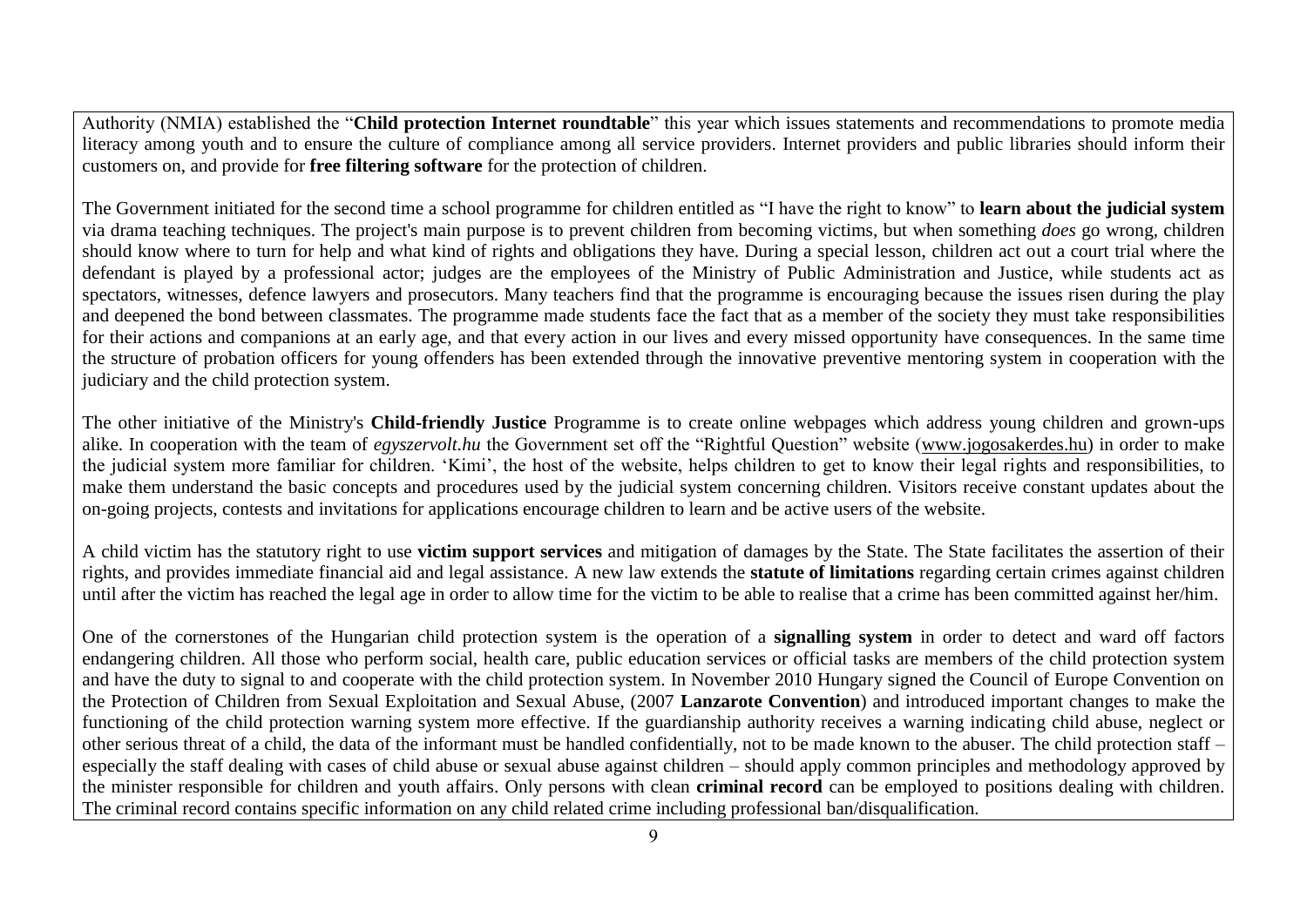| $94.76$ Y |  | • Ensure, in line with the recommendation of the Committee on the Rights of Child, the implementation in practice the prohibition of $\vert$ |
|-----------|--|----------------------------------------------------------------------------------------------------------------------------------------------|
|           |  | corporal punishment in schools                                                                                                               |
| $94.78$ Y |  | • Take measures, including disciplinary measures, to bring to the attention of those working in the educational system, in particular $ $    |
|           |  | teachers, their obligation to refrain from corporal punishment                                                                               |

**94.79** Y • Adopt measures, including disciplinary measures, in order to raise the awareness of professionals of the education system, in particular *teachers, on their obligation of abstaining from resorting to corporal punishment*

Under the Public Education Act, the personality, human dignity and rights of a child /student shall be respected, and protection has to be provided for them against physical and mental violence. Under the Family Act, the child shall be entitled to respect of his or her human dignity and to protection against abuse – physical, sexual or psychological violence –, neglect or informational damage. No child shall be subject to torture, corporeal punishment or any other cruel, inhuman or degrading treatment or punishment. The regulations become more stringent during the implementation of the National Strategy for the Prevention and Efficient Management of Violence in Families and the National Crime Prevention Strategy. Since 2005 prohibition applies not only to cruel, inhuman or degrading corporeal punishment, but corporal punishment in itself is banned in all settings, that is, the child shall not be subject to or threatened with corporal or emotional punishment, torture, cruel, inhuman or degrading treatment or punishment. Public shaming is another prohibited means of discipline. Violent conduct within the household affecting a child is punishable under the Hungarian Criminal Code. According to the statutory definition of facts, a person responsible for the education, supervision or care of a child, who severely violates his/her obligation arising from such a responsibility and thereby endangers the physical, intellectual, emotional or moral development of a child commits a criminal offence (Criminal Code Section 208). Abuse of a child is deemed a severe violation of obligation. Further statutory facts, such as injury resulting from abuse may lead to the establishment of accumulation of crimes.

The Commissioner for Educational Rights contributes to the promotion of rights concerning education of children, students, teachers, parents. Any child, pupil, parent, educator, student, researcher, teacher or their associations may file a petition in individual cases, if in their judgement their guaranteed rights have been infringed or there is a direct threat of such infringement. The Commissioner shall investigate all petitions.

The Centre for Pedagogical Professional Services is in the process of developing the nationwide network of professional advisers for teachers which will include school conflict resolution experts. Until the system is fully functional anyone (teacher, pupil, director and parent) involved in a possible school conflict can turn to the mediator experts of the Centre. Such mediators are also providing training courses for teachers.

**94.77** Y *Bring fully its system of juvenile justice into line with the CRC and ensure that detention of children under 18 should be separated from adults* 

**94.87** P *Bring the juvenile justice system fully in line with the relevant conventions and United Nations standards*

In proceedings brought against juveniles, the presence of defence counsel is mandatory. In the event that the accused does not have an authorised lawyer, the investigation authorities, the prosecutor or the court shall order a lawyer for them. In accordance with the Convention on the Rights of the Child (Ultima ratio principle), a punishment or measure involving any deprivation of liberty may only be applied against juveniles if the aim of the punishment or measure cannot otherwise be achieved. Life imprisonment may not be applied against a juvenile. During the implementation of imprisonment, women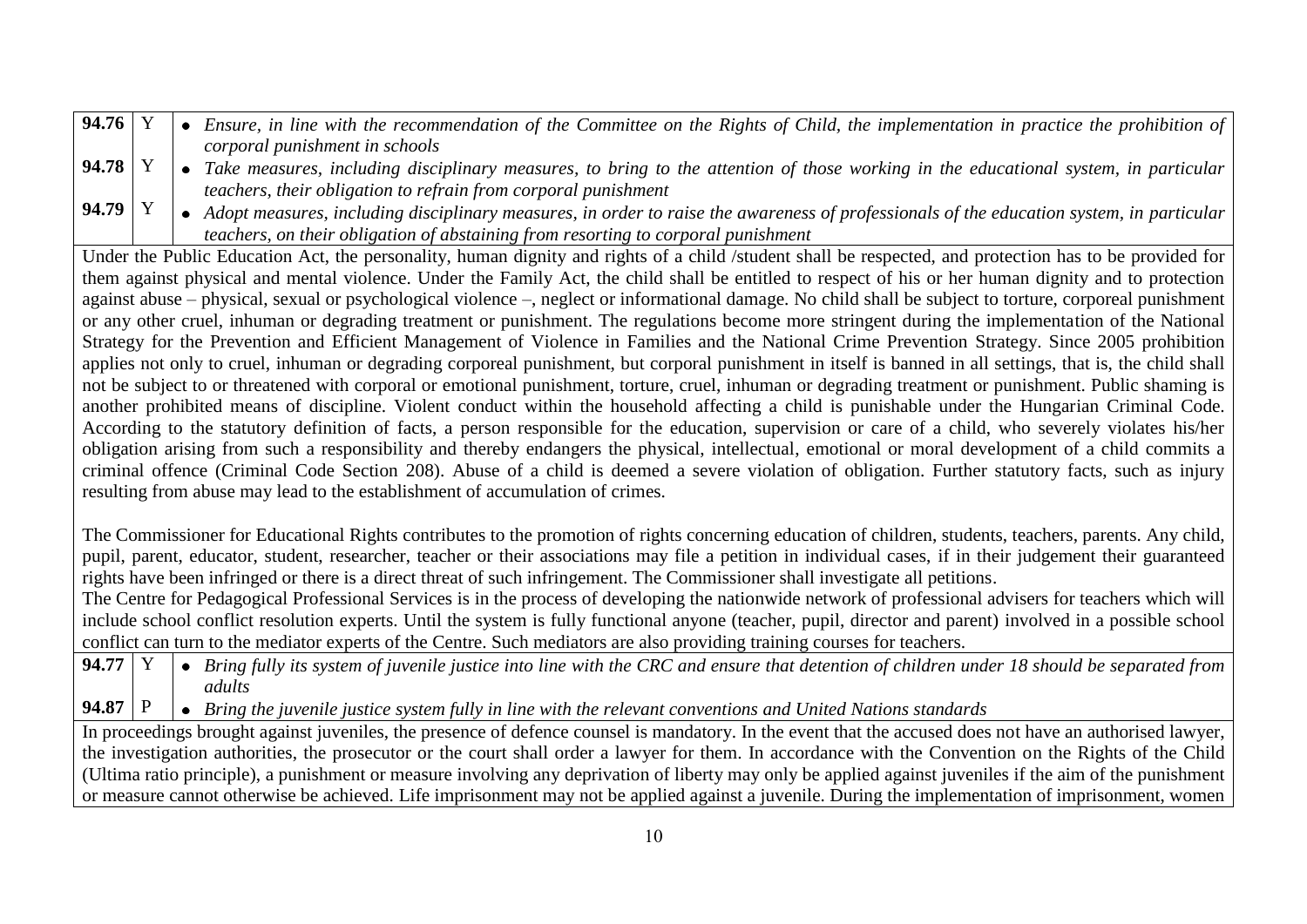shall be separated from men, and juveniles are separated from adults in a dedicated law enforcement institution for juveniles, juvenile prison or detention centre for juveniles; high security prison as the most severe degree is not applicable for juveniles.

The Ministry of Justice set up the Child-Friendly Justice Working Group in 2011 as a result of which a new legislative package on child-friendly justice was born modifying the Codes on criminal law, criminal procedural and penal law, and also the Code of Civil Procedure.

The new Civil Code since 15 March 2014 integrates the previously separated Family Law of 1952. The Book of Family Law sets the best interest of the child as a principal, general provision to be considered when dealing with legal relations related to children. In addition the modified Code of Civil procedure contains stronger guarantees for children during the whole civil procedure. Children shall receive a child friendly description of the procedure and may only be asked to testify if there is no other way to obtain the evidence.

The Government created child interrogation rooms in each county headquarters' competency area since 1 January 2013 with detailed rules of internal norms. It is compulsory to interrogate children under 14 years, juvenile victims and witnesses where such interrogation rooms have been established.

#### **N° Sts Recommendation and Implementation**

**94.59** P *Implement the necessary measures to fulfil CRPD so there may be full realization of the rights of this important segment of the population*  There are approximately half million people living with disabilities in Hungary. The Fundamental Law explicitly prohibits discrimination on the basis of disability. Ensuring the rights and equal opportunities of persons with disabilities has been laid out in a standalone act in Hungary since 1998 (Act XXVI of 1998 on the rights and equal opportunities of persons with disabilities, hereinafter: Disability Act). Hungary was the first country in the world to ratify both the Convention on the Rights of Persons with Disabilities (CRPD) and its Optional Protocol in 2007. Our initial report on the Implementation of the CRPD was submitted in 2010, the consequent constructive dialogue took place in September 2012. Since the review of the Disability Act in 2013, the definition of persons with disabilities is more in line with the provisions of CRPD, whereby accessibility became an obligation to ensure by all public services without any further delay, and the structure of the National Disability Council was transformed to gain more independence from the government. In 2013 supported decision making was introduced as a legal institution. In order to facilitate the employment of persons with disabilities the system of rehabilitation employment and provisions was restructured, which resulted in a significant growth in the number of persons with disabilities in employment.

**94.91** Y *Ensure that the restriction of some right, such as the right to vote for people with disabilities, is carried out with all the due guarantees and in line with the provisions of the Convention* 

The automatic system of limiting the right to vote of people with mental disabilities has been changed, and now it requires a court decision to impose any restriction on any person living with mental disabilities. The judge is required by law to take into account all the circumstances that he or she finds pertinent in assessing the capacity of the person in question to exercise the right to vote.

**94.97** P *Continue its efforts to ensure that children with disabilities exercise their right to education to the fullest extent possible and facilitate their*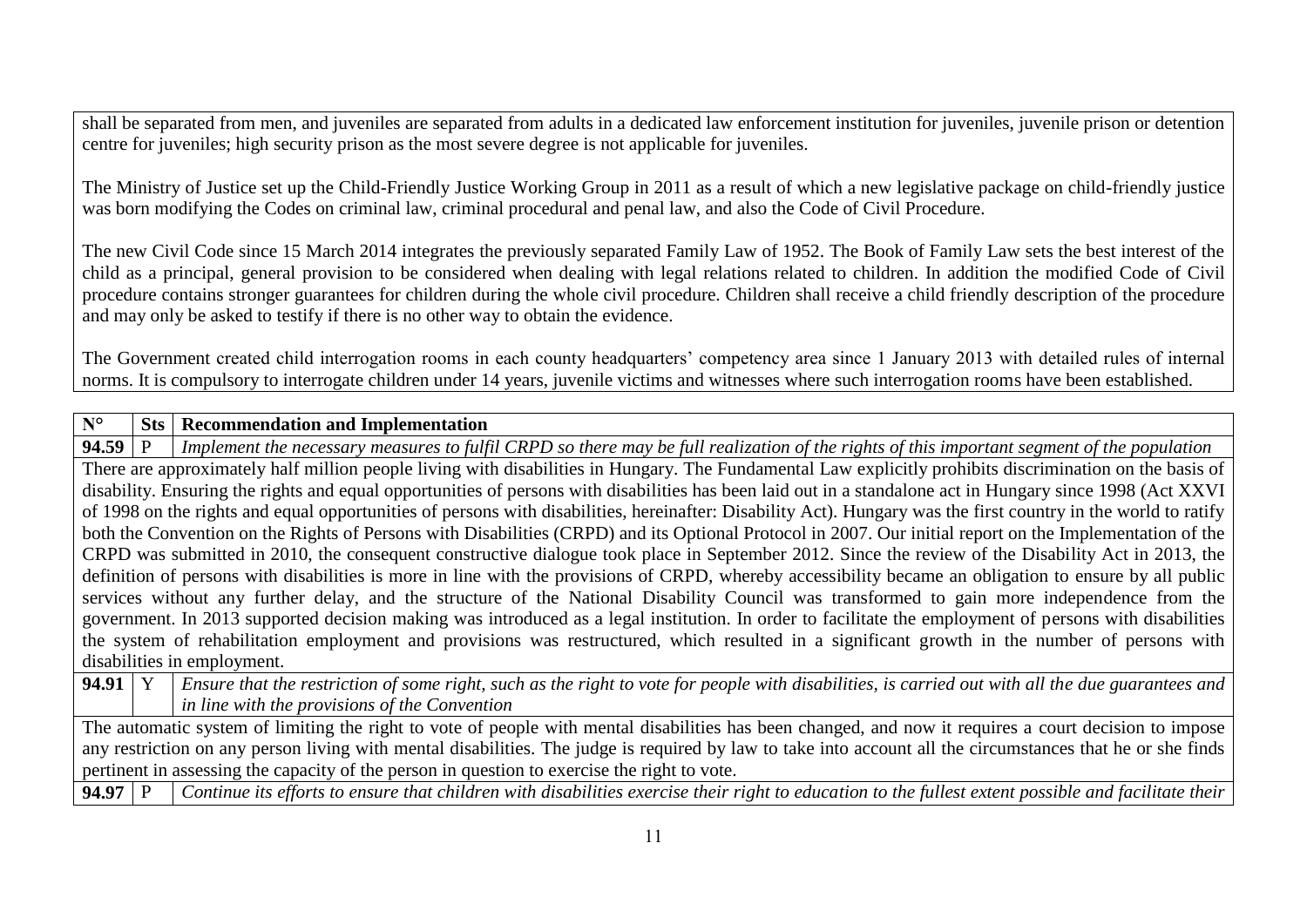*integration into the general education system* 

Over recent years significant developments took place – some of them still in progress – which aim to promote the access of children with special educational needs to quality education, as well as the prevention of undue classification as a person with mental disability. Moreover, the entire specialized pedagogical service system, including special educational needs (SEN) diagnostic committee activities, has been reformed in 2013 affecting more than 300 public education institutions (timeframe: 2012-2014, budget 2.3 billion HUF). The reform process takes into account comments by NGOs with regards to undue classification as a person with disability, as well as the recommendations of the CRPD concerning integrated education. Under the new regulations specialized pedagogical services and the network of travelling special education teachers are to promote the successful advancement of children with special educational needs participating in inclusive education by providing career advising. Currently, more than 64% of the children with disabilities (52.000) participating in the public education system receive education in an inclusive methodological framework.

| $N^{\circ}$    | <b>Sts</b> | Recommendation and Implementation                                                                                                                          |
|----------------|------------|------------------------------------------------------------------------------------------------------------------------------------------------------------|
| 94.13          |            | Strengthen hate crimes laws to protect against violence motivated by gender identity, sexual orientation and intolerance, and implement                    |
|                |            | public awareness campaigns to include law enforcement officials and to combat intolerance                                                                  |
|                |            | Section 216 of the new Criminal Code (2012) on violence against a member of a specified community and Section 332 of the Criminal Code (CC)                |
|                |            | enacting to punish incitement against a community particularly accentuate sexual identity and sexual orientation among the protected group making          |
|                |            | criteria. According to the new CC it is not anymore a requirement to demonstrate provocative, anti-social conduct against any person. It is sufficient to  |
|                |            | prove racist motivation and objectives. If such racially motivation act can excite alarm in members of the target group the perpetrator commits the crime. |
| $94.30 \mid Y$ |            | Introduce the necessary measures to ensure full respect for the rights of persons with disabilities and women, as well as persons with a                   |
|                |            | different sexual orientation                                                                                                                               |
|                |            | The Fundamental Law guarantees the prohibition of discrimination for all persons by reciting the conditions eligible for protection, while also applying a |
|                |            | miscellaneous' category, allowing lawmakers to specify new reasons for protection. These conditions for protection are more specifically included Act      |
|                |            | on Equal Treatment, containing practically all possible conditions and reasons. In Hungary, standalone acts of legislation are in place on equal treatment |
|                |            | and the promotion of equality (Act CXXV of 2003) and on the rights and equal opportunities of persons with disabilities (Act XXVI of 1998). The            |
|                |            | extension of the autonomy of the Equal Treatment Authority in 2012, also contributes to the elimination of the discrimination. The Equal Treatment         |
|                |            | Authority adopts an innovative approach to pursuing the shaping of public attitudes and the promotion of access to public services via the creation and    |
|                |            | maintaining of a network of equal treatment advisors at county level.                                                                                      |
|                |            |                                                                                                                                                            |
|                |            | See also reference to the Human Rights Working Group (HRWG) above operating the Human Rights Roundtable to strengthen the dialogue with NGOs.              |
|                |            | It has 12 sub-working groups including on persons with disabilities, on women and on LGBT persons.                                                         |
| 94.52          |            | Confirm its commitment to equality and non-discrimination by explicitly prohibiting any discrimination on grounds of sexual orientation                    |
|                |            | and gender identity                                                                                                                                        |
|                |            | The Equal Treatment Act (CXXV of 2003) purports the prohibition of any discrimination on the grounds of sexual orientation and gender identity. The        |
|                |            |                                                                                                                                                            |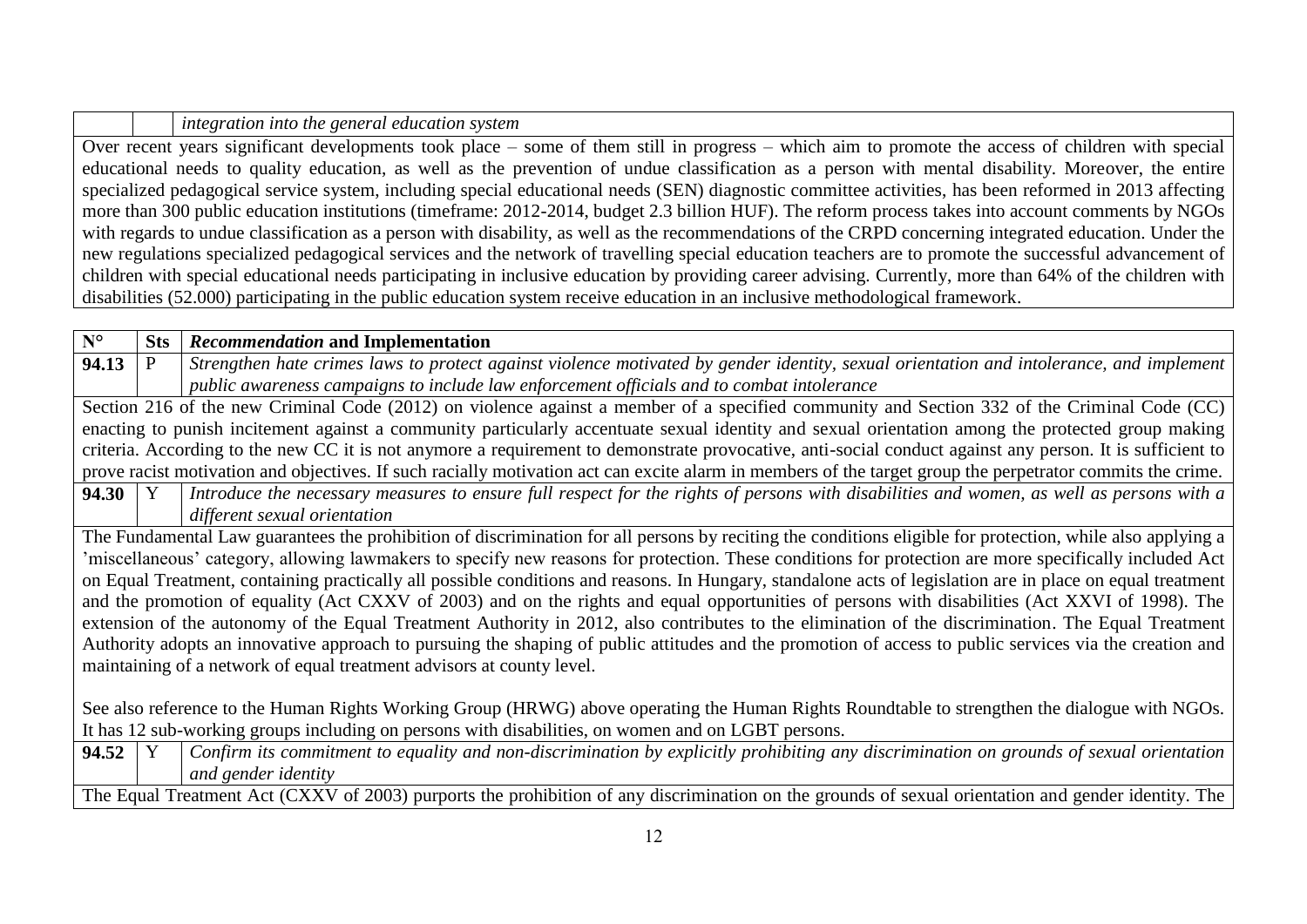Equal Treatment Authority conducts proceedings if the principle of equal treatment might have been violated either at the request of the injured party or ex officio in cases set forth by law in order to establish whether any discrimination occurred. The infringement of the law may lead to an administrative fine up to 6 million HUF.

**94.12** Y *Ensure that the cardinal laws, resulting from the new Fundamental Law, do not contain provisions that discriminate against people with disabilities, women and LGBT people*

Regarding the fears that the cardinal acts deriving from the Fundamental Law would restrain the rights of certain groups of persons (for example women, people with disabilities or LGBT people) it has to be emphasized that none of the cardinal acts adopted since the entry into force of the Fundamental Law contain any measures or dispositions that has the purpose or the result of discriminating women, people with disabilities or LGBT people.

## **IV. Justice**

| $N^{\circ}$       |                                                                                                                                                        | <b>Sts</b>   <i>Recommendation</i> and Implementation                                                                                                      |  |  |  |
|-------------------|--------------------------------------------------------------------------------------------------------------------------------------------------------|------------------------------------------------------------------------------------------------------------------------------------------------------------|--|--|--|
| 95.5              | Y                                                                                                                                                      | Amend the Criminal Code (CC) with a view to including all elements of the definition of torture as provided for in article 1 of CAT                        |  |  |  |
|                   |                                                                                                                                                        | The provisions of Section 301 of the new CC on the felony of assault in official proceedings, Section 302 on the felony of assault in the proceedings of a |  |  |  |
|                   | person performing public duties, and Section 303 on the felony of coercing of confession contain every element of torture included in Article 1 of the |                                                                                                                                                            |  |  |  |
|                   |                                                                                                                                                        | CAT. The statutory definition of assault in official proceedings and assault in the proceedings of a person performing public duties does not contain      |  |  |  |
|                   |                                                                                                                                                        | either any intent or motivation thus they are punishable for being carried out with any aim or motivation. Pursuant to Section 12 and Section 14 of the    |  |  |  |
|                   |                                                                                                                                                        | CC the instigator and his or her accomplices are also punishable.                                                                                          |  |  |  |
| 94.63   Y         |                                                                                                                                                        | Improve the treatment of prisoners and prison conditions<br>$\bullet$                                                                                      |  |  |  |
| 94.64             | $\mathbf Y$                                                                                                                                            | Continue its efforts to combat overcrowding of prisons in order to facilitate the successful reinsertion into society of previously<br>$\bullet$           |  |  |  |
|                   |                                                                                                                                                        | convicted persons                                                                                                                                          |  |  |  |
|                   |                                                                                                                                                        | The Hungarian prison population is around 18.000 people. Overcrowding greatly varies depending on the region and the type of the institution. The task     |  |  |  |
|                   |                                                                                                                                                        | to ease the overcrowding of prisons enjoys priority in particular in the units for long-term and life-long imprisonment. The Government initiated          |  |  |  |
|                   |                                                                                                                                                        | reconstruction programs in 2010. In the first phase of the reconstruction program 741 new places were realized until December 2013. In the                 |  |  |  |
|                   |                                                                                                                                                        | Sátoraljaújhely Strict and Medium Regime Prison a new long-term unit was established and one unit inside the Budapest Strict and Medium Regime             |  |  |  |
|                   |                                                                                                                                                        | Prison was rebuilt to make it more convenient for long-term prisoners. The second phase envisages an ambitious plan to ease prison overcrowding with       |  |  |  |
|                   |                                                                                                                                                        | the intensified implementation of alternative measures to confinement on one hand and new prisons and prison extensions on the other hand.                 |  |  |  |
|                   |                                                                                                                                                        | Approximately 3600 new places planned to be built before 2017, 1200 this year and 2400 from 2015.                                                          |  |  |  |
|                   |                                                                                                                                                        | The new Act on the implementation of penalties and sanctions (Act CCXL of 2013) replaces the outdated regulation from 1979 and meets modern                |  |  |  |
|                   |                                                                                                                                                        | European norms. Its main goals are reintegration, effective education and employment in order to prevent recidivism. Progress in the treatment of          |  |  |  |
|                   |                                                                                                                                                        | prisoners is constantly monitored by the Hungarian Prison Service, the Commissioner for Fundamental Rights, the UN and European organisations as           |  |  |  |
| well as the NGOs. |                                                                                                                                                        |                                                                                                                                                            |  |  |  |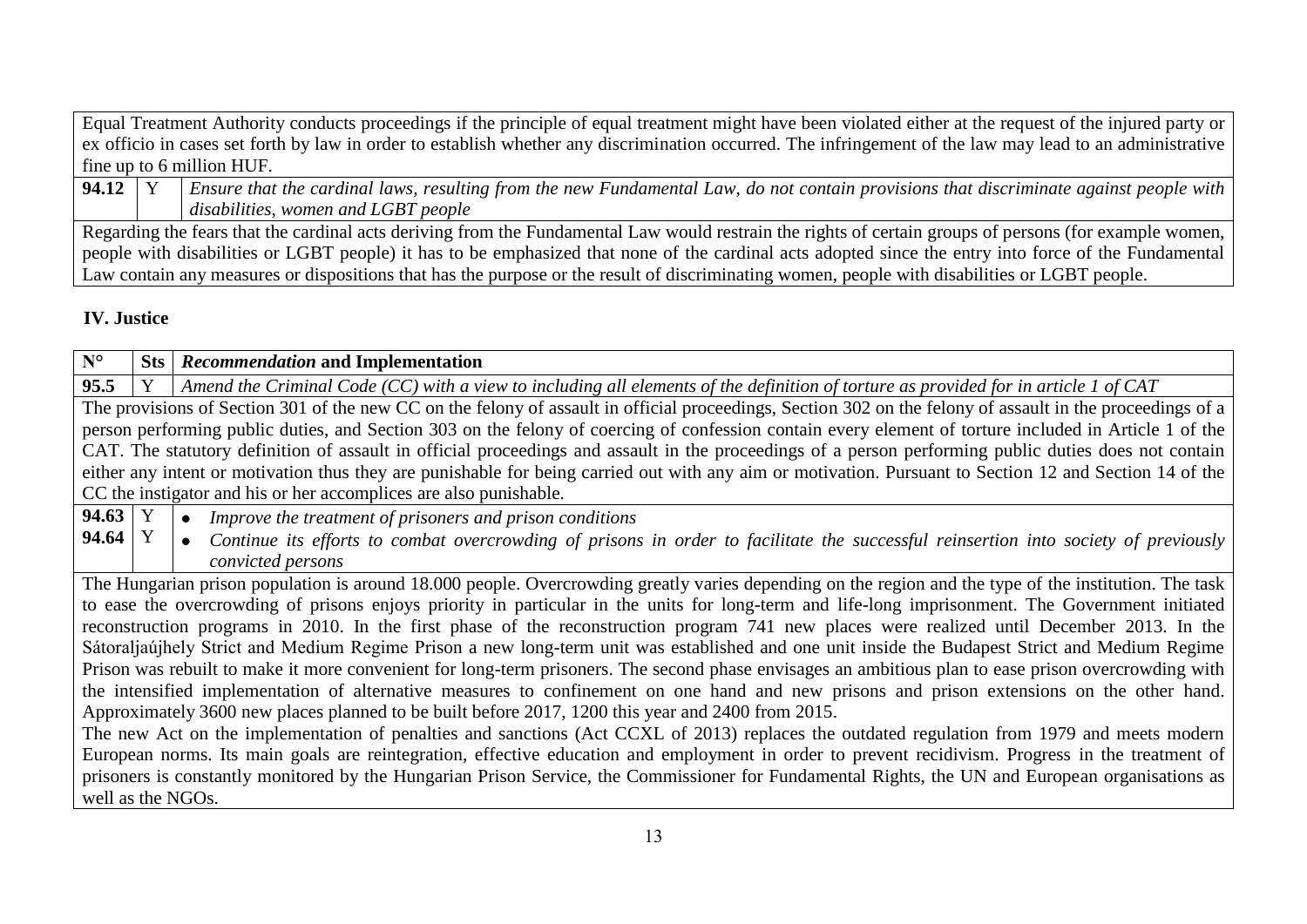| 94.65 Y         | Implement the recently adopted United Nations rules of treatment of women prisoners and non-custodial measures from women offenders,                          |
|-----------------|---------------------------------------------------------------------------------------------------------------------------------------------------------------|
|                 | otherwise known as Bangkok rules, to ensure that special needs of women in prisons or in custody are appropriately addressed                                  |
|                 | The separation of 1300-1400 women prisoners can be provided only using new resources. In 2013 a unit for pre-trial detention was built in the                 |
|                 | Szombathely National Prison and the Veszprém County Prison. In the II. object of the Budapest Remand Prison there are 100 new places, first of all for        |
|                 | women. Further expansions are planned this year. Referring to the Bangkok Rules: a mother-child unit was built in the Kecskemét prison, the HIV/AIDS          |
|                 | tests are working on voluntary basis, body searches are made by the representatives of the same gender and there is a maternity unit in the Central           |
|                 | Hospital of the Prison Service.                                                                                                                               |
| 94.80 $\vert$ Y | • Adopt practical and legislative measures to ensure impartial and effective investigation of cases of ill-treatment by law enforcement                       |
|                 | bodies                                                                                                                                                        |
|                 |                                                                                                                                                               |
| 94.88   Y       | • Adopt a programme to safeguard the rights of victims of torture and ill-treatment                                                                           |
|                 | The prosecutor is responsible for the investigation of ill-treatment committed by the member of the police forces. According to the Law on Police             |
|                 | victims of such cases can complain at the Independent Police Complaints Board whose members are elected by the Parliament. If the complaint of the            |
|                 | detainee alludes to an assault or an inhumane or humiliating treatment, the head of the institution must forward it to the prosecutor immediately or at       |
|                 | latest within five days from the lodging of the complaint. The victims of ill-treatment also have access to the whole range of victim support services        |
|                 | provided by the state. Victim assistance covers victim support (facilitate the protection of victims' interests, grant instant monetary aid and provide legal |
|                 | aid) and state compensation. Several regulations in the Criminal Proceeding Act also assure that the victims' particular interests are taken into             |
|                 | consideration during the criminal procedure. After the recent ratification of the OP-CAT by Hungary, the Commissioner for Fundamental Rights has              |

# **V. Racism, Roma issues, hate crimes**

| $N^{\circ}$ | <b>Sts</b> | <b>Recommendation and Implementation</b>                                                                                                                                                                                 |
|-------------|------------|--------------------------------------------------------------------------------------------------------------------------------------------------------------------------------------------------------------------------|
| 94.8        |            | Continue to revise the criminal law to bring it fully in line with relevant international and regional obligations and in particular to<br>ensure the protection of national, ethnic, religious or linguistic minorities |
| 94.29       |            |                                                                                                                                                                                                                          |
|             |            | Establish as soon as possible a plan of action to prevent racist attacks, so that members of vulnerable groups, including Roma, can<br>live in safety and dignity                                                        |
| 94.45       |            | • Continue to take necessary measures to combat racism and hate crimes                                                                                                                                                   |
| 94.46       |            | Take effective measures to curb racial hatred and discrimination against the Roma population                                                                                                                             |
| 94.47       |            | • Take concrete measures to prevent and combat violence against members of other minorities and vulnerable groups, especially                                                                                            |
|             |            | racially motivated hate crimes against and discrimination of the Roma and to promote their integration into society                                                                                                      |
| 94.53       |            | Make efforts to actively combat homophobic, anti-Semitic and anti- Roma rhetoric, including by ensuring law enforcement and                                                                                              |
|             |            | judicial authorities are made aware of guidelines on identifying and investigating racially motivated crime                                                                                                              |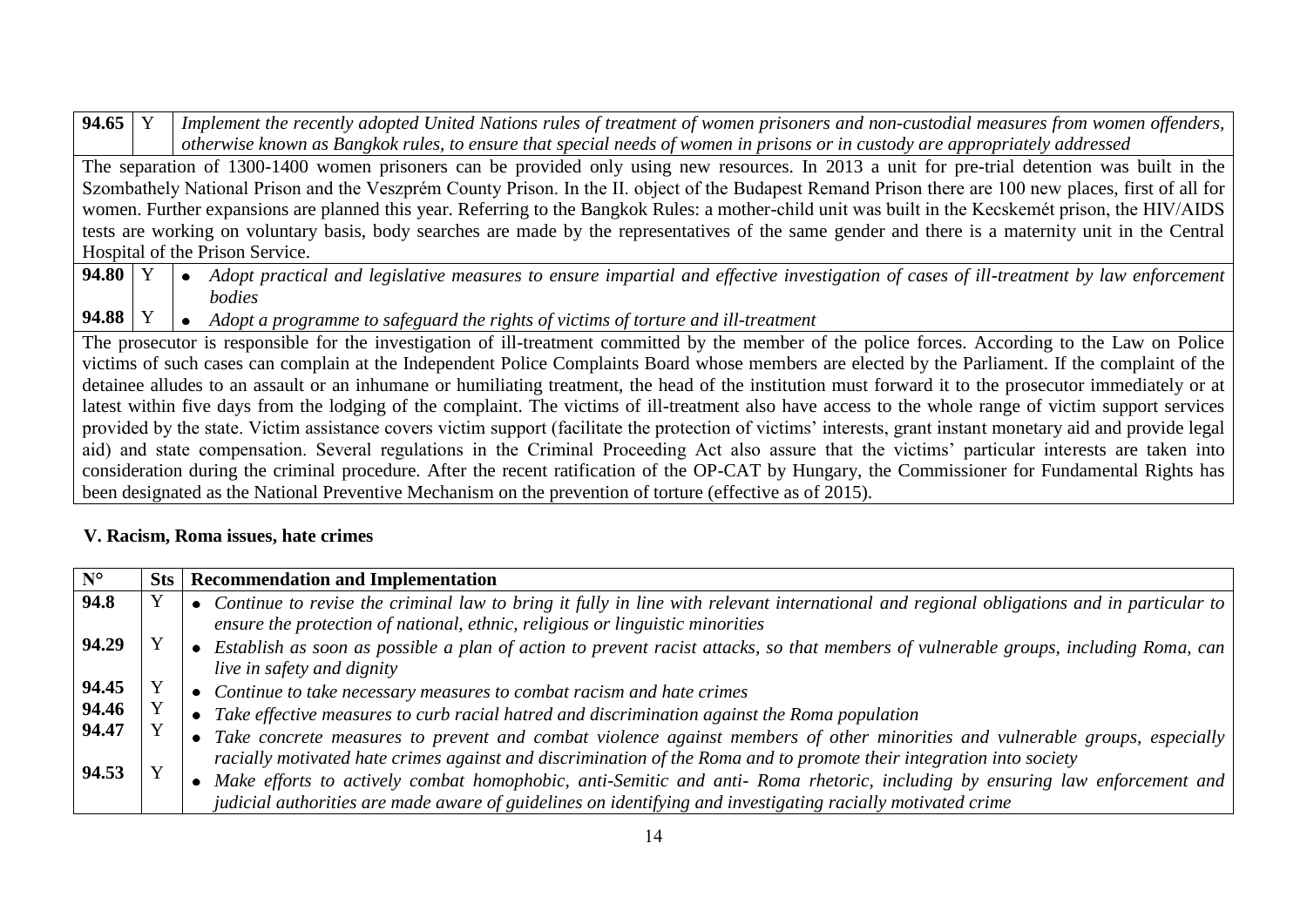| 94.54                                                                                                                                           | Y              | • Strengthen the implementation of non-discrimination and hate crime legislation by continuing to monitor incidents, by ensuring that                                                                                                           |  |
|-------------------------------------------------------------------------------------------------------------------------------------------------|----------------|-------------------------------------------------------------------------------------------------------------------------------------------------------------------------------------------------------------------------------------------------|--|
|                                                                                                                                                 |                | racially motivated violence is fully and effectively investigated, and by implementing measures to encourage Roma and other victims to<br>report hate crimes and to ensure their protection from reprisal when they do                          |  |
| 94.55                                                                                                                                           | P              | • Continue its efforts to achieve full social integration of minorities, especially the Roma and take urgent measures to combat and                                                                                                             |  |
|                                                                                                                                                 |                | prevent racist incidents and hate crimes                                                                                                                                                                                                        |  |
| 94.57                                                                                                                                           | $\mathbf{P}$   | • Prevent violence against Roma women and girls, including their harassment at school, and fill the gaps in Roma women's formal<br>education                                                                                                    |  |
|                                                                                                                                                 |                | • Strengthen measures to prevent, combat and sanction inequality, discrimination and racially motivated violence                                                                                                                                |  |
| 94.58                                                                                                                                           | Y              | • Ensure that the members of the Roma community, but also of other vulnerable groups, are protected from violence and attacks                                                                                                                   |  |
| 94.61<br>94.62                                                                                                                                  | P<br>P         | • Ensure that members of the Roma community, and members of other vulnerable groups, are protected from violence and attack,<br>including when these groups wish to assembly, hold events or organize demonstrations                            |  |
| 94.81                                                                                                                                           | $\mathbf{P}$   | • Ensure that racially motivated violence and other hate crimes are fully and effectively investigated and that those responsible are<br>prosecuted under the laws providing for sanctions which reflect the gravity of the human rights abuses |  |
| 94.82                                                                                                                                           | Ý              | • Introduce professional training, capacity-building and cooperation for law enforcement and judicial authorities to identify and<br>address racially motivated crimes                                                                          |  |
| 94.83                                                                                                                                           | P              | • Ensure that victims of hate crimes have access to assistance and protection, including counselling and legal assistance                                                                                                                       |  |
| 94.84                                                                                                                                           | $\overline{P}$ | • Ensure adequate training for the police and judiciary to promptly and effectively deal with hate crimes                                                                                                                                       |  |
| 94.85                                                                                                                                           |                | • Ensure training for police officers, prosecutors and judges in order to ensure that they can recognize, investigate and prosecute hate<br>crimes                                                                                              |  |
| 94.86                                                                                                                                           | P              | • Work with the Roma self-governments, NGOs and human rights organizations to implement measures to encourage Roma and other                                                                                                                    |  |
|                                                                                                                                                 |                | victims to report hate crimes and, when they do, to protect them from reprisals                                                                                                                                                                 |  |
| 94.107                                                                                                                                          | $\mathbf{P}$   | • Take further measures to ensure that Roma people fully enjoy their human rights, including by preventing and combating                                                                                                                        |  |
|                                                                                                                                                 |                | discrimination and racially motivated crimes against Roma people                                                                                                                                                                                |  |
| 95.19                                                                                                                                           | Y              | • Establish and operate a country-wide system to monitor and record racist incidents and hate crimes                                                                                                                                            |  |
|                                                                                                                                                 |                | The Roma population forms the largest ethnic minority in Hungary, an estimated number of 500,000 to 600,000 of them (their total number is                                                                                                      |  |
|                                                                                                                                                 |                | approximately 750,000) live in disadvantaged regions <sup>2</sup> . Demographic change in Hungary is characterised by an ageing, falling population while the                                                                                   |  |
|                                                                                                                                                 |                | number of people of Roma origin is rising and the age composition of the Roma population is much younger than that of the overall population. During                                                                                            |  |
| the last comprehensive census held in Hungary $(2011)$ the 13 domestic nationalities constituted 6% of the 10 million population <sup>3</sup> . |                |                                                                                                                                                                                                                                                 |  |

<sup>2</sup> <http://romagov.kormany.hu/hungarian-national-social-inclusion-strategy-deep-poverty-child-poverty-and-the-roma>

 $\overline{a}$ 

<sup>3</sup> [http://www.ksh.hu/nepszamlalas/docs/tables/regional/00/00\\_1\\_1\\_6\\_1\\_en.xls](http://www.ksh.hu/nepszamlalas/docs/tables/regional/00/00_1_1_6_1_en.xls)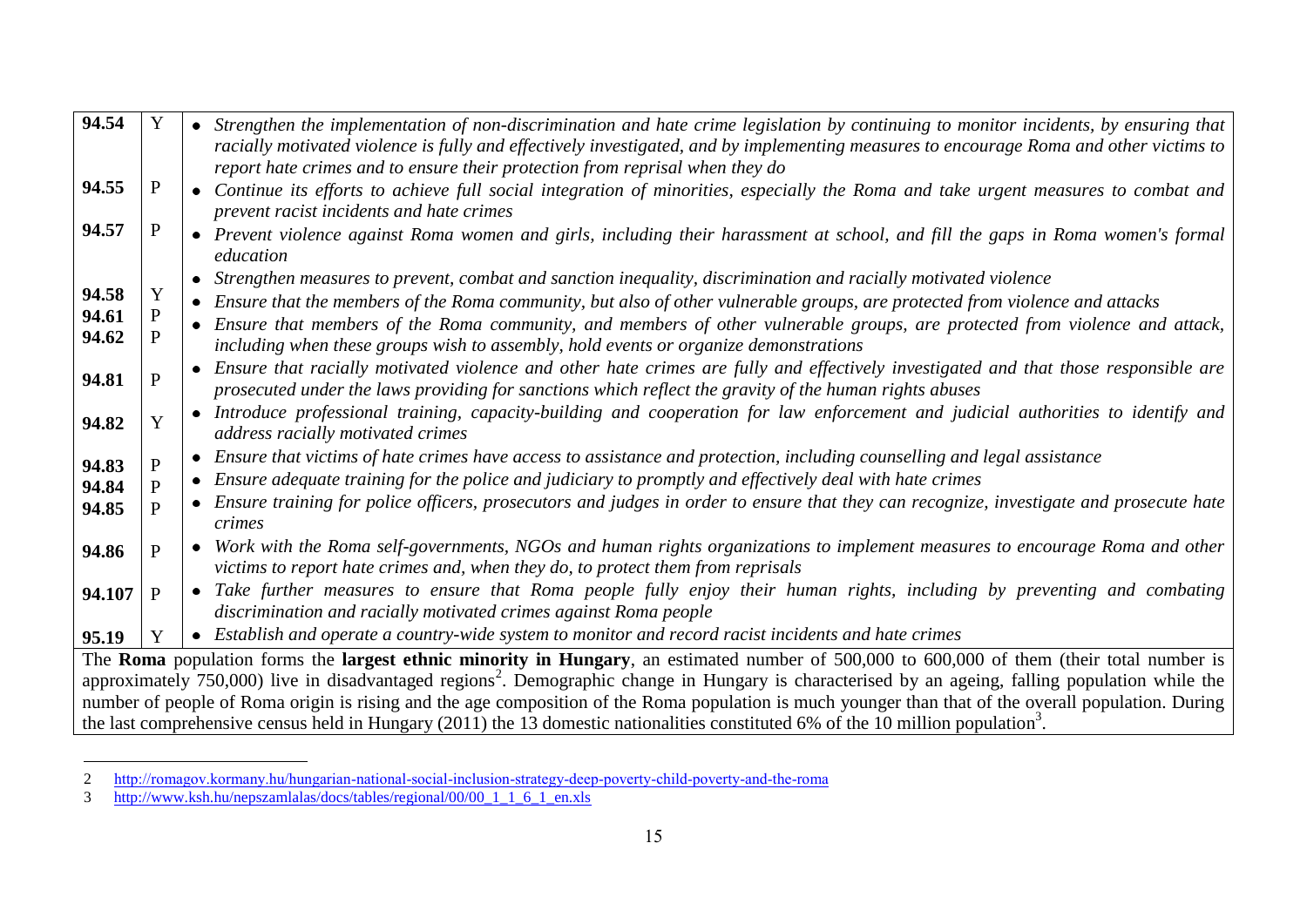The new **Fundamental Law** states that the "freedom of expression may not be exercised with the aim of violating the dignity of the Hungarian nation or of any national, ethnic, racial or religious community" and individuals can file a law suit on grounds of **hate speech**.

Protection of minorities ensured in the **Criminal Code** which renders the following crimes to be punished: genocide (Section 142), crime against humanity (Section 143), apartheid (Section 144), violence against a member of a community (Section 216), incitement against a community (Section 332), public denial of the crimes of the national socialist or communist regimes (Section 333), use of symbols of despotism (Section 335). In addition racist motive and/or purpose is considered malicious motive which results a more severe punishment judging crimes like homicide (Section 160), battery (Section 164), violation of personal liberty (Section 194), libel (Section 226), unlawful detention (Section 304), insult of a subordinate (Section 449).

**State victim support services** include facilitating the protection of victims' interests, granting instant monetary aid etc. (Act CXXXV of 2005 on Crime Victim Support and State Compensation). Legal aid is free of charge depending on the victim's financial situation.

After the UPR session of Hungary in 2011 the Government made a proposal to the Hungarian Judicial Academy of the National Office for Judiciary in order to include in its **training programmes** the issue of racially motivated crimes. According to the Act on the status and revenue of Judges, since 1 January 2014 a judge is obliged to participate in free and regular courses organised by the Hungarian Judicial Academy including those on hate crimes.

The eligibility tests performed during the selection procedure of **law enforcement education institutions** include the examination of personal skills (i.e. tolerance) needed for the profession and the curricula contains **communication studies in multicultural environment**. Communication and conflict management trainings led by psychologists and hate crimes specialists are being organized regularly for the police personnel in particular in regions with ethnic minorities aimed at improving the preparation level of the police force, promoting better knowledge and understanding people living in multicultural environment, strengthening the prevention of crime and mutual assistance. Further trainings are held for the police for detecting hate crimes and for the judiciary with regards to court proceedings in relation to hate crimes.

According to the Hungarian Law on Police and a regulation published by the National Police Headquarters (NPH), the police officer must take action unbiasedly. Furthermore an unprejudiced and conflict-free relation between the Police and the Roma minority is a professional and social fundamental expectation which requires an active and continuous involvement of all actors. The Police regard the Roma as victims of the hate-crimes and if the racist motive and/or purpose has been identified, the investigation process moves accordingly.

The Government issued a "**zero tolerance policy**" towards anti-Semitism and anti-Roma attitudes. Incidents of anti-Semitism have been promptly followed-up by high-level official condemnations on the part of the Hungarian government or by legislative changes. In combating anti-Semitism, the government focuses on

1. Law enforcement and legal measures - the public denial of Holocaust is a criminal offence punishable with up to 3 years of imprisonment; 2. Holocaust education - the National Curriculum and frame curricula contain information on the Holocaust, students both in primary and in secondary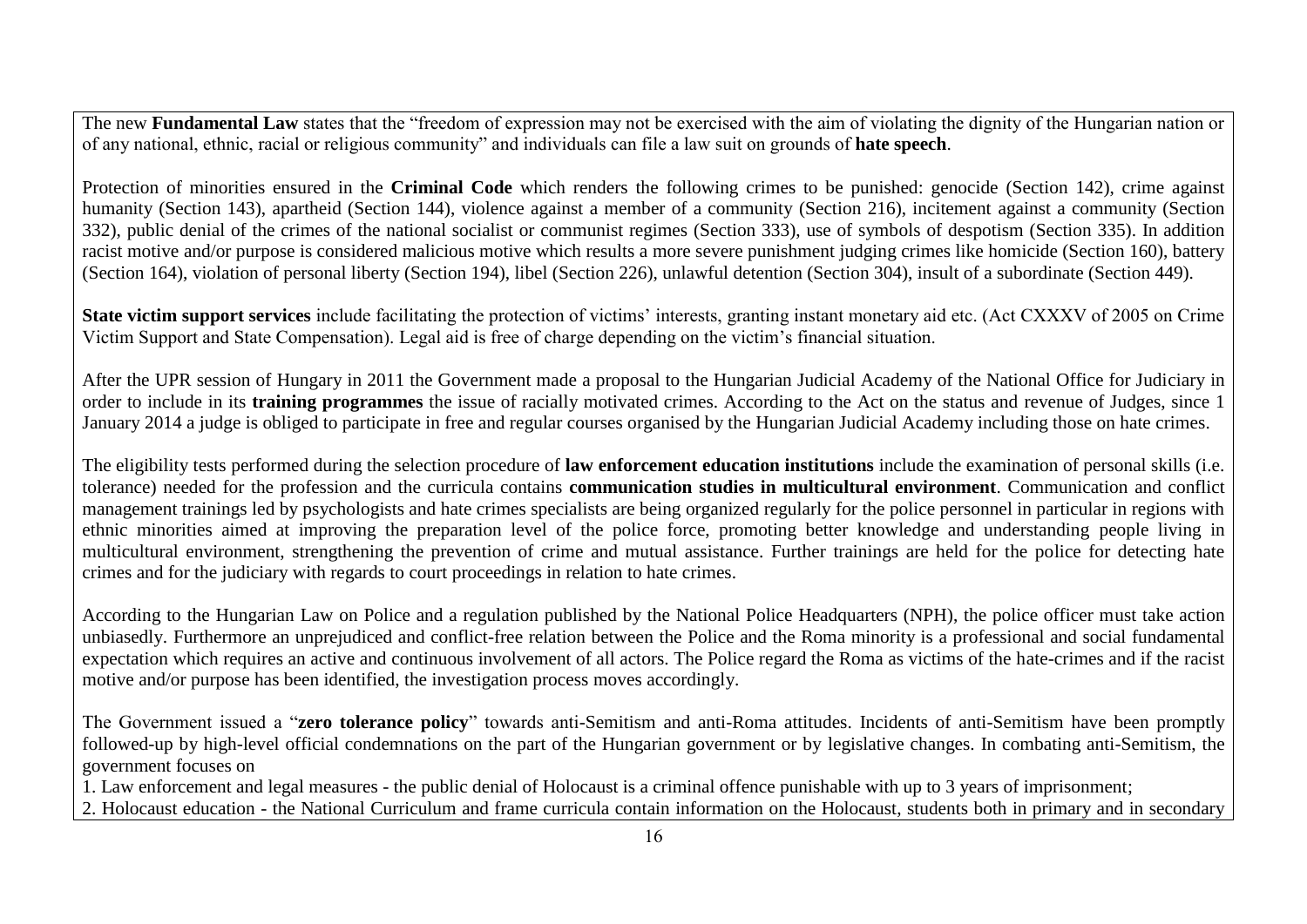schools learn about it and since last January about the common Jewish-Hungarian history that spans over a thousand years and which gave rise to many great achievements. The Holocaust Memorial Day (16 April) was included among the secondary school memorial days;

3. Support for Jewish cultural renaissance in Hungary;

4. Holocaust remembrance- as a continuation of commemorations organised under Raoul Wallenberg Year 2013 and Holocaust Memorial Year 2014, both initiated by the Government, Hungary will take over the Presidency of the International Holocaust Remembrance Alliance (IHRA) in 2015.

The rules of the Criminal Code and the Act on Administrative offences have been tightened regarding **paramilitary organizations**. The Government enforces this decision by penalizing participation in disbanded organizations as well as the use of non-official uniform-like clothing to avoid intimidation by paramilitary groups. The Parliament has tightened the House Rules on hate speech by MPs with the introduction of strict disciplinary measures and waiving of immunity in cases of incitement against a community or denial of crimes of totalitarian regimes.

The **hate crimes staff unit** of the NPH is monitoring extremist communication channels and forums in conformity with data protection regulations. If they recognise mobilization against vulnerable groups, in particular in connection with planned demonstrations by such groups, they inform immediately the territorial police forces, and other involved law enforcement authorities.

A "**hate-crime expert net**" has been operated since 2012 by The Hungarian National Police Force. Its tasks are to follow up, register and manage crimes and criminal processes, evaluate the data of investigations, and establish integrated legal practise, aiming also to reduce the high level of latency. The hate-crime expert net organise trainings to improve the efficiency of the investigation process, in addition providing expertise for such investigations.

The Government initiated the development of a **monitoring system** to provide a comprehensive professional analysis of anti-Semitic phenomena in Hungary. The monitoring of anti-Semitic acts of hate is performed by the Brussels Institute of the Action and Protection Foundation (TEV), an independent non-governmental organization founded in 2012 and is carried out according to methods developed and recommended by the Organization for Security and Co-operation in Europe (OSCE).

The NPH has created a new platform for efficient evaluation of disputes in cooperation with NGOs. In addition to the central and regional police services various civil rights organizations (Roma organisations, Amnesty International Hungary, the Hungarian Helsinki Committee, Association for Human Rights, Background Society for Homosexuals and others) and independent experts strive to reveal the deficiencies.

**Thematic school programs** of the Police contain tolerance topic for different age of students (12-14, 14-18 years old). To improve the different level of protection mechanism of the most vulnerable groups (women, children, youth) the police crime prevention units started programs, organised conferences and forums on hate-crime prevention and sensitisation.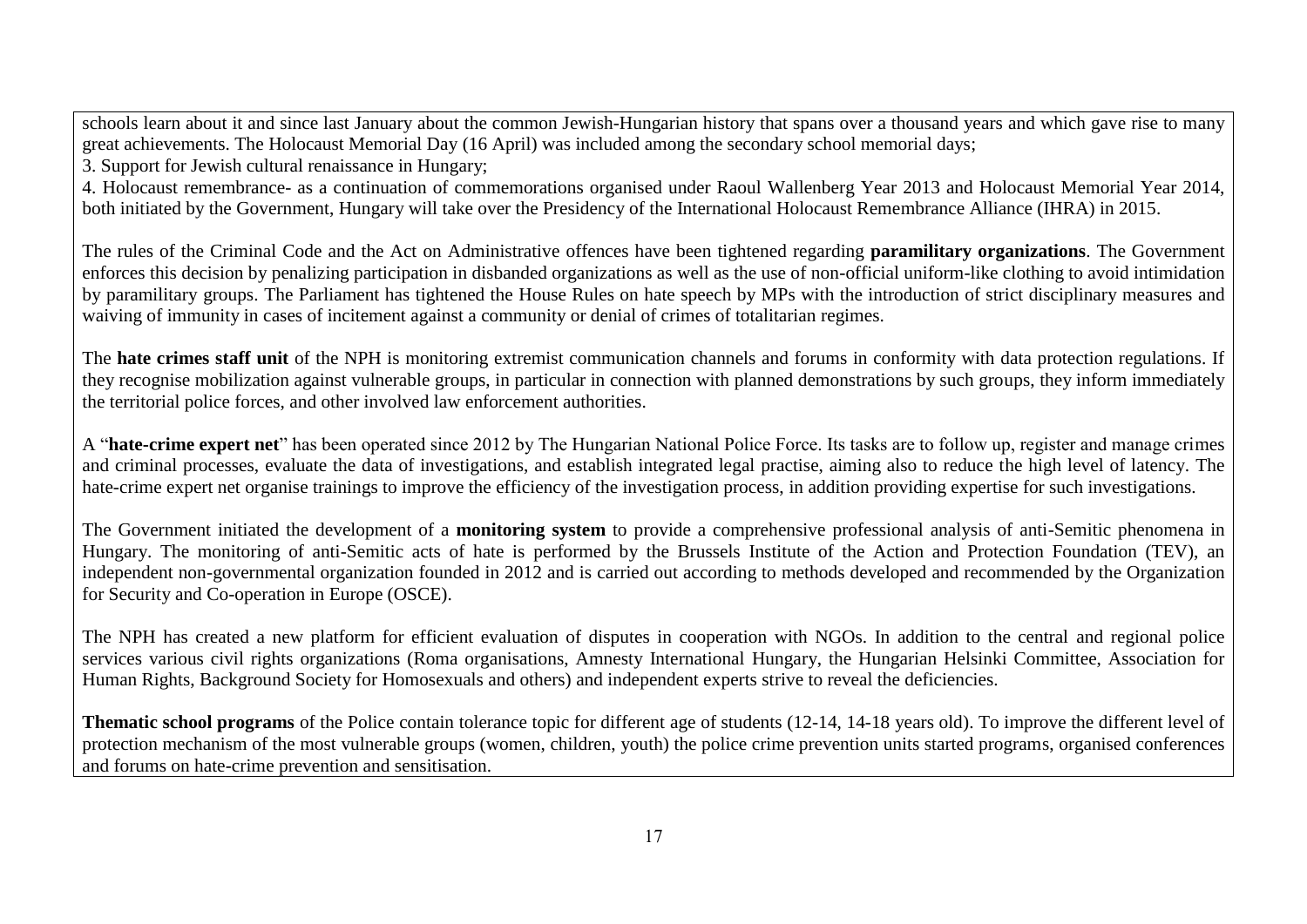| 94.40  | Y | • Adopt measures to combat discrimination and promote equal economic and social opportunities for disadvantaged and marginalized<br><i>individuals and groups</i>                                                                                                                                    |
|--------|---|------------------------------------------------------------------------------------------------------------------------------------------------------------------------------------------------------------------------------------------------------------------------------------------------------|
| 94.44  | Y | • Intensify measures to tackle extremism and discrimination against religious and ethnic minority groups, including the Roma people                                                                                                                                                                  |
| 94.48  | Y | • Strengthen measures directed towards the protection from discrimination and further integration of the Roma                                                                                                                                                                                        |
| 94.49  |   | • Take concrete and stern action to ensure equal treatment for all in the society, in particular to remove de facto discrimination against                                                                                                                                                           |
|        |   | Roma people                                                                                                                                                                                                                                                                                          |
| 94.51  | P | • Take further efforts aimed at broad social inclusion, in particular in the labour market, of Roma populations                                                                                                                                                                                      |
| 94.60  |   | • Continue to be committed, via its Equal Treatment Authority, to implement and train its citizens as regards to equal treatment for all,<br>and to eradicate violence and discrimination against women and offer greater protection and equal opportunities to the Roma<br>community                |
| 94.99  | P | • Take the necessary measures to reduce the unemployment rate among Roma minority in the public and private sectors, including if<br>necessary taking affirmative actions                                                                                                                            |
| 94.100 | P | • Investigate, and in the future prevent, cases mentioned by CESCR of the denied access of Roma to health services and their<br>segregation in hospitals, including the existence of separate maternity wards for Roma women in some hospitals                                                       |
| 94.102 | Y | • Intensify the fight against prejudices towards minority groups, the Roma in particular                                                                                                                                                                                                             |
| 94.106 |   | • Place special emphasis on addressing the socio-economic disadvantages of the Roma, particularly in the areas of employment,<br>education, housing and access to health services. Segregation in school should be eliminated through both incentives and sufficient<br>penalty in case of violation |
| 94.108 | Y | • Increase public actions to allow the access to education, health, employment and decent housing for the Roma community, and put<br>emphasis on combating violence against Roma women                                                                                                               |
| 94.109 | Y | • Support the integration of the Roma and other minorities in Government institutions, by recruiting and promoting these minorities in<br>the police, in the education sector and the public service                                                                                                 |
| 94.110 | Y | • Strengthen its efforts to improve the social, political, living, and health conditions for Romani citizens through legal, administrative<br>and socioeconomic means                                                                                                                                |
|        |   | Act CXXV of 2003 on Equal Treatment and Promotion of Equal Opportunities is a general anti-discriminative legal source that made the already                                                                                                                                                         |
|        |   | existing rules coherent. It is in line with the EU law and contains consistent, comprehensive and detailed anti-discrimination provisions. In addition to                                                                                                                                            |
|        |   | the general provisions the law deals with the enforcement of equal treatment in specific areas. It prohibits both direct and indirect discrimination. The                                                                                                                                            |
|        |   | Equal Treatment Authority is entitled to deal with individual cases all over the country that are to be used as precedents. The Authority also issues                                                                                                                                                |

The EU is home to some 10 million Roma, who are exposed to deep poverty, unemployment, discrimination and segregation. That is why the adoption

general information, launches **training** and research programmes in order to promote equal treatment in all aspects of public life.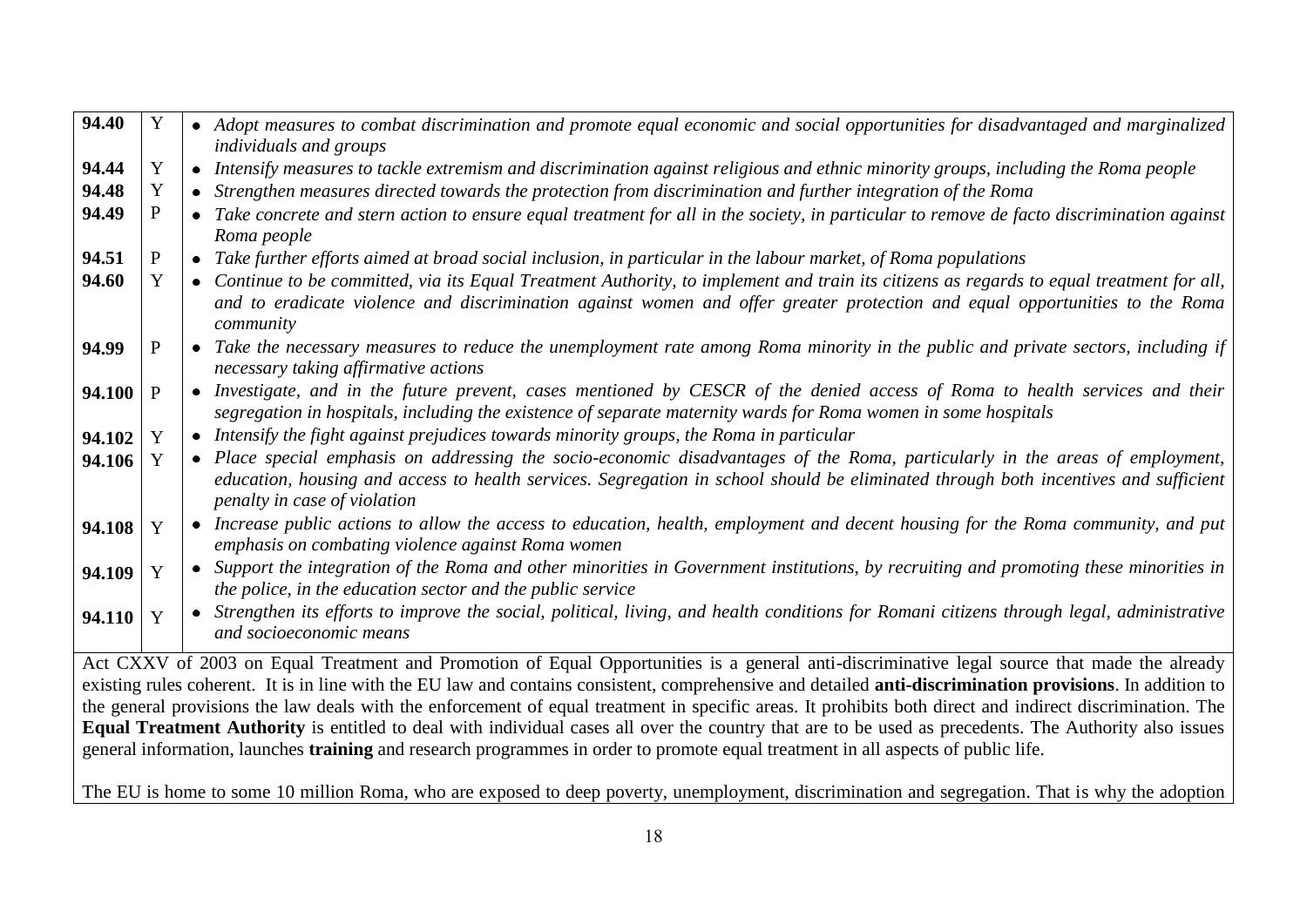of the **EU Framework for National Roma Integration Strategies up to 2020** was one of the priority areas for the Hungarian Presidency of the Council of the European Union in 2011. The Framework provides a unique opportunity to make a real difference in the lives of Roma people throughout Europe and requested member states to adopt before the end of 2011 their National Roma Integration Strategies which determine the medium-term challenges and targets of the social and labour market integration of the Roma, as well as the necessary interventions, over a period of 10 years. On 30 November 2011 Hungary sent its **National Social Inclusion Strategy 2011-2020 (NSIS)** as the first one to the European Commission. The Strategy is complex: it lays down an immediate action plan, and also assigns long term tasks. In addition, it systemizes all those areas and actors which deal with inclusion policies such as state measures, specified programmes, institutions and other actors. The aim of the Strategy and its Action Plan for the period of 2012- 2014 is to improve the social and living conditions of people living in extreme poverty. The two special target groups are the Roma and children. Both documents deal with child well-being, education, employment, health, housing as well as involvement, awareness-raising and fight against discrimination. A framework agreement with the **National Roma Self-Government** which designates concrete numerical targets for Roma in the most important fields is annexed to the Strategy.

387,069 people participated in **public employment programs** in 2013, with most of them having no more than primary school education, among them an estimated number of 77 000 Roma (20%). 27.6% managed to find a job within 180 days after leaving public employment. Living allowance is given to those participating in EU-funded training programs. In order to facilitate access to the labour market, decentralised employment programmes, EQUAL ESF funded programmes (Social Renewal Operational Programme) and public employment programmes have been launched. Moreover, support programmes were also started with the contribution of the National Public Foundation for Employment. In addition, employment of the Roma is promoted by grants supporting job creation projects, as well as by training subsidies.

The **social land program** is a social policy tool for those (including Roma families) living in an environment suitable for agricultural production. The employability of disadvantaged people such as the Roma is promoted by several programs such as the employment of Roma women in embedded training, training of participants in public works programs, or the competency development training of disadvantaged people.

The **Anti-segregation Roundtable** – in cooperation with civil partners – analyses the current situation and identifies common proposals for desegregation in education in the immediate, short, medium and long terms. The Roundtable also examines methods for the recognition, assessment and prevention of educational segregation.

The Fundamental Law declares the prohibition of every form of discrimination between men and women, the protection of women, the promotion of equal treatment and equality between women and men. The **Act on Health** declares that its purpose is to contribute to ensuring **equal access to health**  care services for all members of society, and equal opportunities and equality should be observed throughout the provision of healthcare services. A new National Centre for Patients' Rights and Documentation was set up in 2012 which through its countrywide patients' rights advisors network handles the complaints by the patients. The ministry responsible for health issues (EMMI) through its regional offices (ÁNTSZ) provides supervision over health care providers and ensures health care services without discrimination.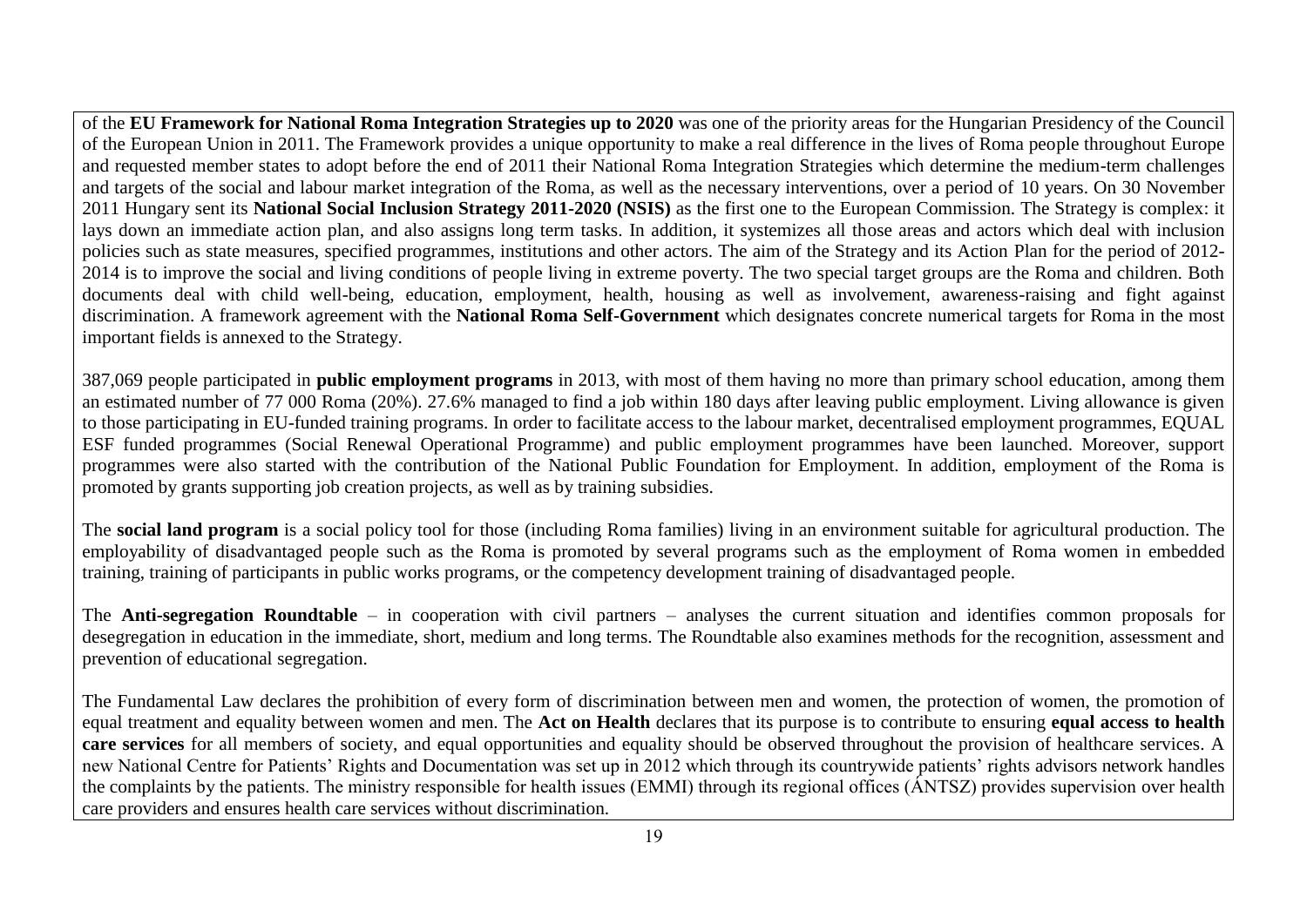As the life expectancy at birth of Roma people is shorter by 10 years than the national average the NSIS devotes a special chapter to improve the health of socially excluded population, in particular the Roma by enhancing their access to health care and by encouraging health-conscious behaviour. Main tools are the organised public health screening programs (breast, cervix, colorectal), the Health Visitors Network for pre and aprenatal care and the Health Promotion Pilot Project against segregation.

Hungary was the first country to incorporate **studies on Roma culture** and history including the Roma Holocaust in its National Curriculum. As a result, no member of the future generations will complete his or her studies without having acquired basic knowledge of the Roma.

The new electoral law introduced **preferential mandates for nationalities** (including the Roma) unprecedented in Hungarian history. In order to obtain a preferential parliamentary mandate, nationalities' candidates need one quarter of the number of votes required for a mandate from majority party lists. Should a nationality fail to achieve this number, they may delegate a nationality advocate or spokesperson to Parliament. The new system was applied for the first time during the elections in April 2014.

In order to promote the integration of the Roma, the National Police Headquarters (NPH), as well as the county police departments provide **scholarships** (and subsequently job opportunities) **for Roma** high school and university **students in law enforcement education institutions**.

The local basis of social inclusion is manifested in **local equal opportunity programs**. Based on the Law on Equal Treatment and the Promotion of Equal Opportunities five year local equal opportunity programs should be adopted by municipalities. As of 1 July 2013 municipalities can only be supported by either EU or national funds based on individual decisions or open tenders if they adopted a local equal opportunity program. The preparation of programs is assisted by a mentoring network. During the preparation of these plans the local governments – taking into consideration inter alia the aspects of anti-discrimination – prepare a situation analysis about disadvantaged social groups in social services, education, employment, health and housing, and they prepare a complex action plan to solve the identified problems. The programs are prepared along uniform principles.

A **training project** of the Ministry of Human Resources targets the more effective implementation of EU and national anti-discrimination laws regarding the main protected target groups including the Roma, the strengthening of national anti-discrimination and equal opportunity policies, the provision of information on a wide range of measures, as well as the collection of good practices. Since 2013 the Equal Treatment Authority organised 16 trainings, 6 workshops and 5 conferences on "Combating discrimination, shaping society attitude and strengthening the work of the Authority" throughout the country. One of the main topics was the **promotion of employment of Roma** people (TÁMOP-5-5-5 project). In the framework of the same project several **studies** were published in 2013 **about discrimination** on the grounds of ethnic origin (particularly discrimination against Roma people): Gender pay gap and segregation at present in Hungary, Employee selection practice in the light of discrimination, Exploring exclusionary mechanisms in municipal administration and legislation.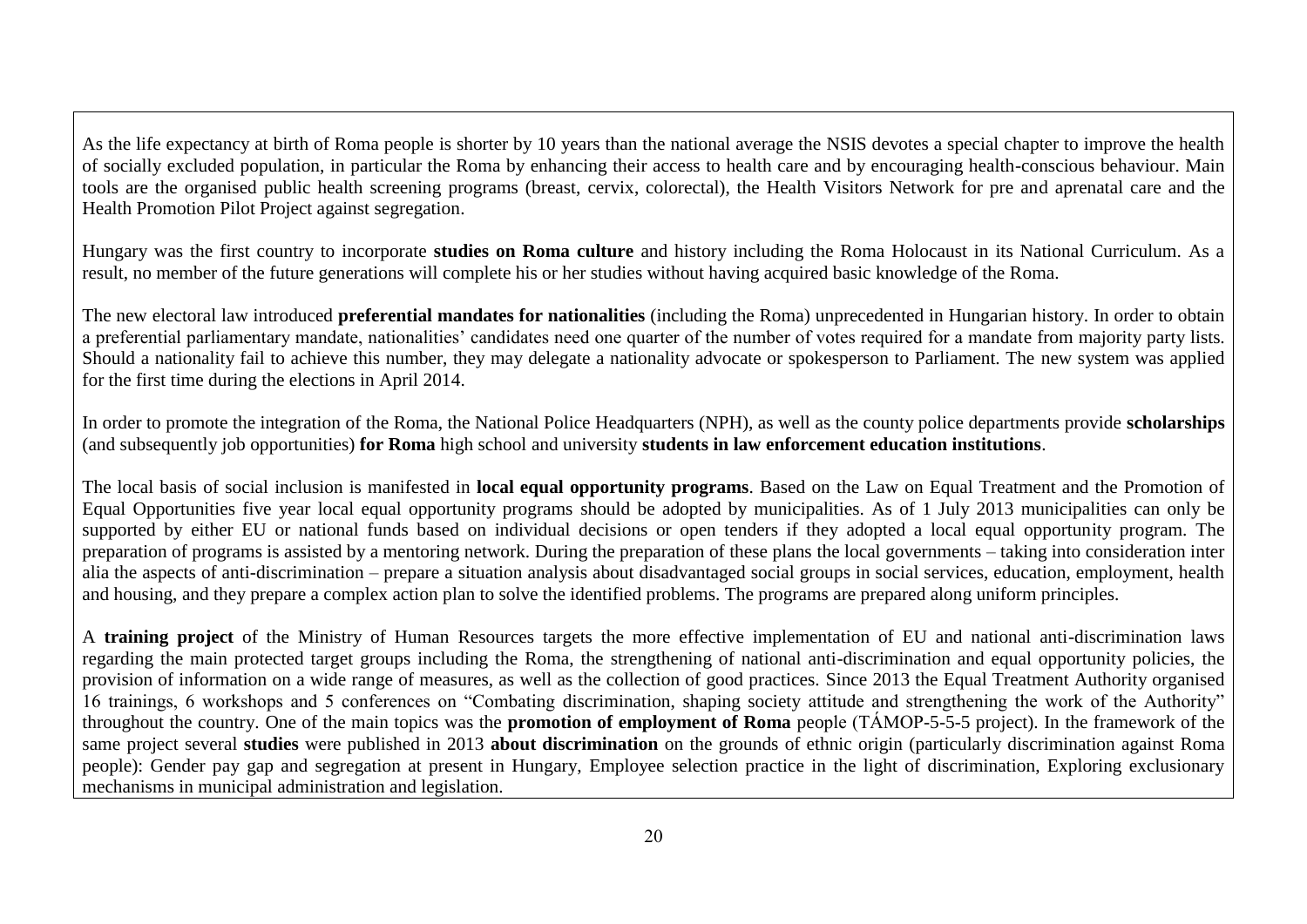| 94.50 |  | Introduce national measures to reduce school segregation and actively promote participation in society through education among the |
|-------|--|------------------------------------------------------------------------------------------------------------------------------------|
|       |  | Roma community                                                                                                                     |
| 94.93 |  | Take all necessary measures to promote equality in education in favour of all members of minority groups, especially Roma children |
| 94.94 |  | Take measures to guarantee the right to equal education for Roma children                                                          |
| 94.95 |  | • Commit to improving school results of Roma pupils by $2015$                                                                      |
| 94.96 |  | Aim to eliminate segregated education, which is not based on strict individual assessment, and draft a national strategy for the   |
|       |  | introduction of an inclusive education                                                                                             |

Act on Public Education and Act on Equal Treatment **prohibit segregation**; all discriminative measures and measures violating the interest of the child taken by institutions (schools) or their maintainers are considered null and void. In 2013 the state took over the maintenance responsibilities of all **public**  schools from municipalities in order to ensure coherent public education. In this way providing equal opportunities and requirements for all students including Roma become more efficient.

The regulation of primary school admission districts serves to terminate or prevent school segregation: school districts must be designed with taking into account students' social background (disadvantaged and multiple disadvantaged children and students) – they cannot be separated in one school or class. Definitions of disadvantaged and multiple disadvantaged persons are composed on the basis of family income and school qualification of parents, which indicators are in strong correlation with Roma students' social backgrounds. Statutory classifications define groups in need of special treatment and attention (socially disadvantaged, children with multiple disadvantages, children in need of special education) in order to appropriately attribute programmes and measures, as well as to prevent unlawful segregation. Important test-level developments serve the access to quality education of children with special educational needs and the prevention of unreasonable classification as disabled (i.e. unreasonable classification and segregation of multiply disadvantaged (including Roma) children).

Public Education Equal Opportunity Action Plan is an obligation at school-district level. Objectives and measures of equality in public education and inclusion were involved into National Strategy on Public Education prepared in 2013. The possibility of organizing "corrective classes" for children with learning difficulties, operated formerly, ceased to exist. Students may not be segregated owing to their adaptation or any learning or behavioural irregularity; compulsory education may be fulfilled only with the others, in the school at the place of residence, or in any selected school. Alleged **cases of educational segregation** are examined by courts. Pursuant to rules applicable to official supervision, including the revelation and termination of the practice of unlawful segregation, government offices shall take measures in the interest of the termination of the irregularities revealed in connection with the compliance with the requirement of equal treatment.

The **Integrated Education System** (IPR) was introduced in 2003. It is a pedagogical framework giving disadvantaged children a chance to compensate for the differences in social situation. The On the Road scholarship programs ("Road to High School", "Road to graduate", "Road to the profession", "Road to higher education") includes more than 17,500 students – at least 50% of them are Roma – that receive a monthly scholarship and mentoring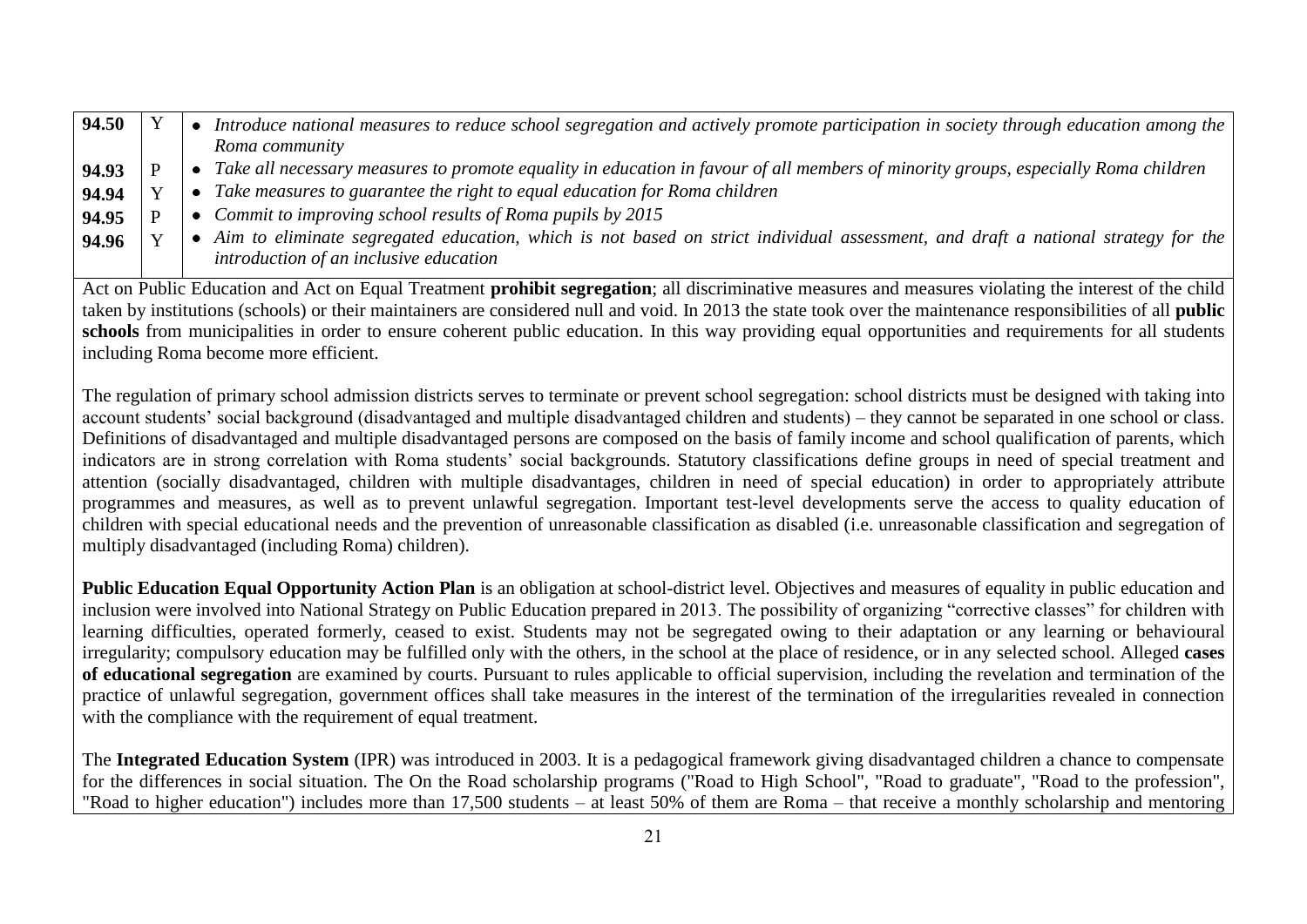services. The extra-curricular learning facilities and "**second chance**" programmes are continued in the interest of promoting the successful study of Roma students with multiple disadvantages, reducing drop-out rates and re-integrating young people prematurely dropping out of the educational system into training in the school system (7.59 billion HUF). The newly launched study hall and second chance programmes offer more than 3100 students the chance of progress in school. The Network of Christian Roma Vocational Boarding Schools (KRSZH) involves more than 170 students. Programmes for disadvantaged children and youth offer recreational sports and music courses. Partner school relationships also foster integration*.*

The Government supports **pilot programmes** within the framework of the 'School Net' programme which aims to discover courses of study that may shape the overall school system, mentality of teachers and the pedagogic trends. These courses are set up in schools where disadvantaged pupils are overrepresented and where their wider environment faces the same social and economic problems. In the framework of the School Net program, development of methods, services aiming to improve the basic and communication skills of disadvantaged pupils. It also aims to implement projects focusing on the "bridge between schools" and school reintegration. The program financially facilitates restorations, restructuration and acquisition of low-value assets, as well. In the organization of events and recreational activities inclusion of parents is obligatory.

The **Anti-segregation Roundtable** was established with the specific aim to prepare a document in cooperation with civil partners that identifies common proposals for desegregation in the immediate, short, medium and long terms. The roundtable also examines methods for the recognition, assessment and prevention of educational segregation.

# **VI. Minorities**

| Take steps to ensure that the constitutional changes concerning minority rights will not entail lowered guarantees compared to the                       |
|----------------------------------------------------------------------------------------------------------------------------------------------------------|
|                                                                                                                                                          |
|                                                                                                                                                          |
| On the basis of the new Fundamental Law new legislation was adopted on the rights of national minorities in 2011. This law further developed the         |
| rights enshrined in the previous Act of 1993 on minorities. The new act expands the educational and cultural autonomy of the minorities living in        |
| Hungary, regulates the operation of the self-governments of national minorities which are the representative organs of cultural autonomy, and – based on |
|                                                                                                                                                          |
|                                                                                                                                                          |
| The most important constitutional development provides for national minorities the opportunity to gain a special representation in the Parliament. From  |
| the 2014 general elections onwards national minorities can elect parliamentary representatives according to preferential rules. Even if the              |
| preferential (lower than general) number of votes needed for a seat in the national assembly is not achieved, the nominee on the first place of the      |
|                                                                                                                                                          |
| Ensure the collection of necessary statistical data disaggregated by ethnicity and gender in order to measure, monitor, and remedy ethnic                |
|                                                                                                                                                          |
|                                                                                                                                                          |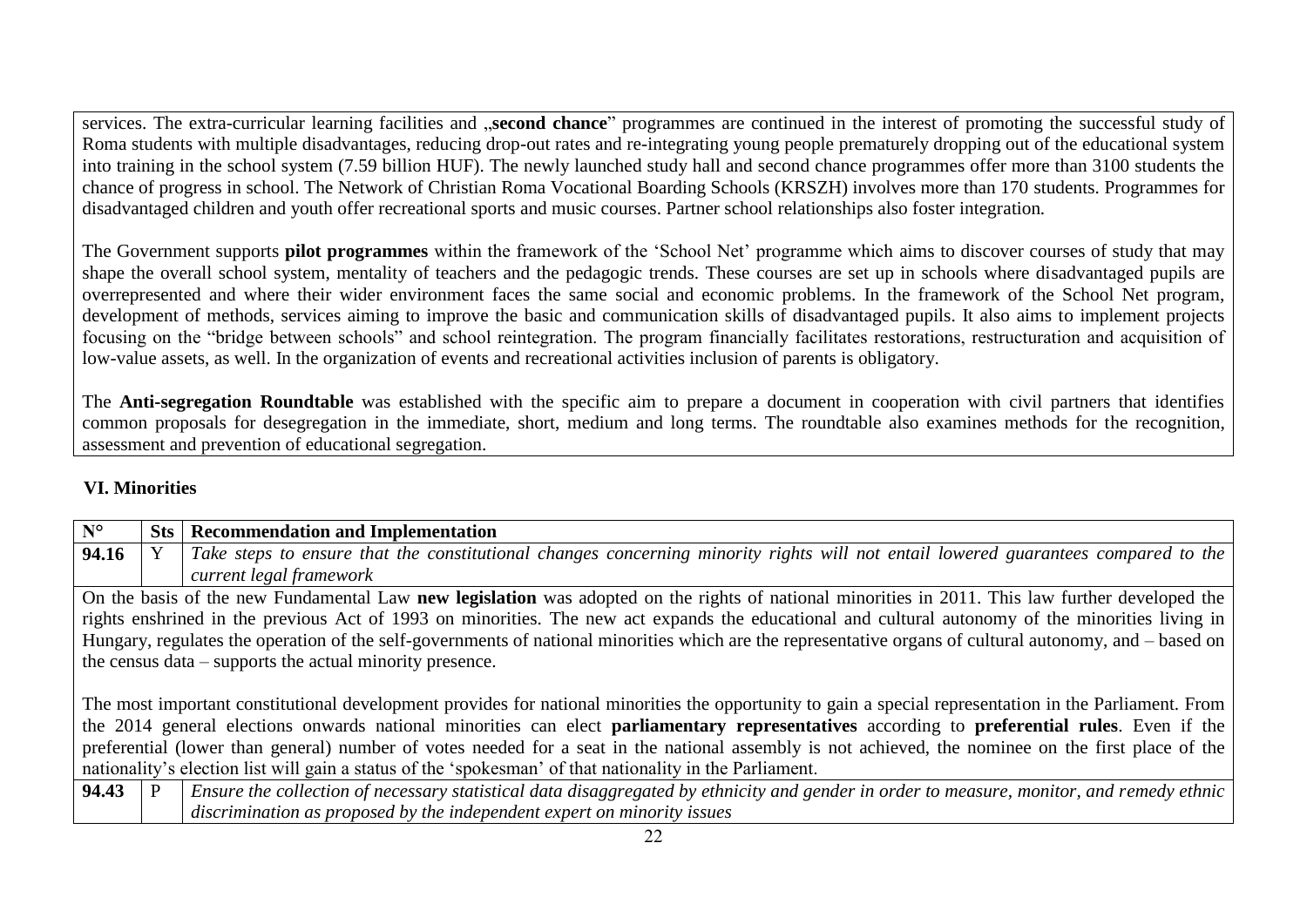The last comprehensive census held in Hungary took place in 2011. During past years, the number and ratio within the population of those declaring their nationality identity has started to increase – according to the census data, almost 6% of the population of the country have affiliation to a nationality. According to data protection regulations disclosure of ethnic affiliation is only possible on a voluntary basis and is recorded ensuring anonymity. Ethnic affiliation is not disclosed in any list or personal identity document.

**94.101** Y *Continue the implementation of the measures to effectively protect minorities*  $\bullet$ 

**94.103** Y *Persevere in its policy of promotion and protection of the rights of minorities and vulnerable persons*  $\bullet$ 

A range of positive measures were implemented during the past period in order to consummate cultural autonomy of minorities. The new Fundamental Law defines these minorities as a constituent part of the state and as part of the Hungarian nation. The new Act on the Rights of Nationalities improved the legal environment creating wider opportunities for minorities, with regard to public education, the public institutional use of language and other fields. It also resulted in the growing importance of national minority self-governments with their developing institutional establishment and increased economic independence. The international recognition of the minority policy of Hungary is continuous: both the experts of the Venice Commission, and the Committee of Experts monitoring the Hungarian implementation of the European Charter for Regional or Minority Languages of the Council of Europe have expressed their appreciation with regard to the minority policy of Hungary.

- **94.104** Y *Ensure urgently, through stable and systematic funding, continued functioning of the two bilingual Slovenian-Hungarian schools in Gornji Senik/Felsöszölnök and Stevanovic/Apátistvánfalva*
- **94.105** Y *Ensure stable and systematic funding for the media of the Slovenian minority in Hungary, namely for Radio Monoster/Szentgotthárd, the Porabje weekly and the Slovenian TV programme*
- **95.24** P *Implement fully the Agreement on Guaranteeing Special Rights of the Slovenian Minority in the Republic of Hungary and the Hungarian National Community in the Republic of Slovenia and the recommendations of the mixed Slovenian-Hungarian Commission tasked with the monitoring of the implementation of the Agreement*

The National Slovene Self-Government (hereinafter: NSS) took over the maintenance of the **Slovene nationality educational institutions** in Felsőszölnök and in Apátistvánfalva on 1 July 2012. The additional costs related to the institution takeover were covered by the Hungarian Government (8.5 million HUF support for the takeover process). The two public educational institutions are operating under the maintenance of the NSS as of the academic year 2012/13; the additional support due to institution maintenance was gradually incorporated into the annual budget of the self-government. The NSS receives the normative support pro rata according to the central budget, from the Hungarian State Treasury (the operational and institutional budgetary support in 2013 increased to 43.4 million HUF, from 21.9 million HUF). According to new rules applicable from October 2013 financing of minority educational institutions took a turn for a better: teachers' salary (financing 1 teacher / 8 pupils – for comparison: in general education the ratio is 1 teacher/12 pupils) and financial support per student (160.000 HUF/student/year) both increased. Minority educational institutions with few students in number are getting additional support, which is 540.000 HUF/student/year for NSS. Taking account these changes, the operation of NSS' two educational institutions is secure.

The central budgetary support of the "**Radio Monošter**", operating in Szentgotthárd and broadcasting in Slovenian language, was 16.9 million HUF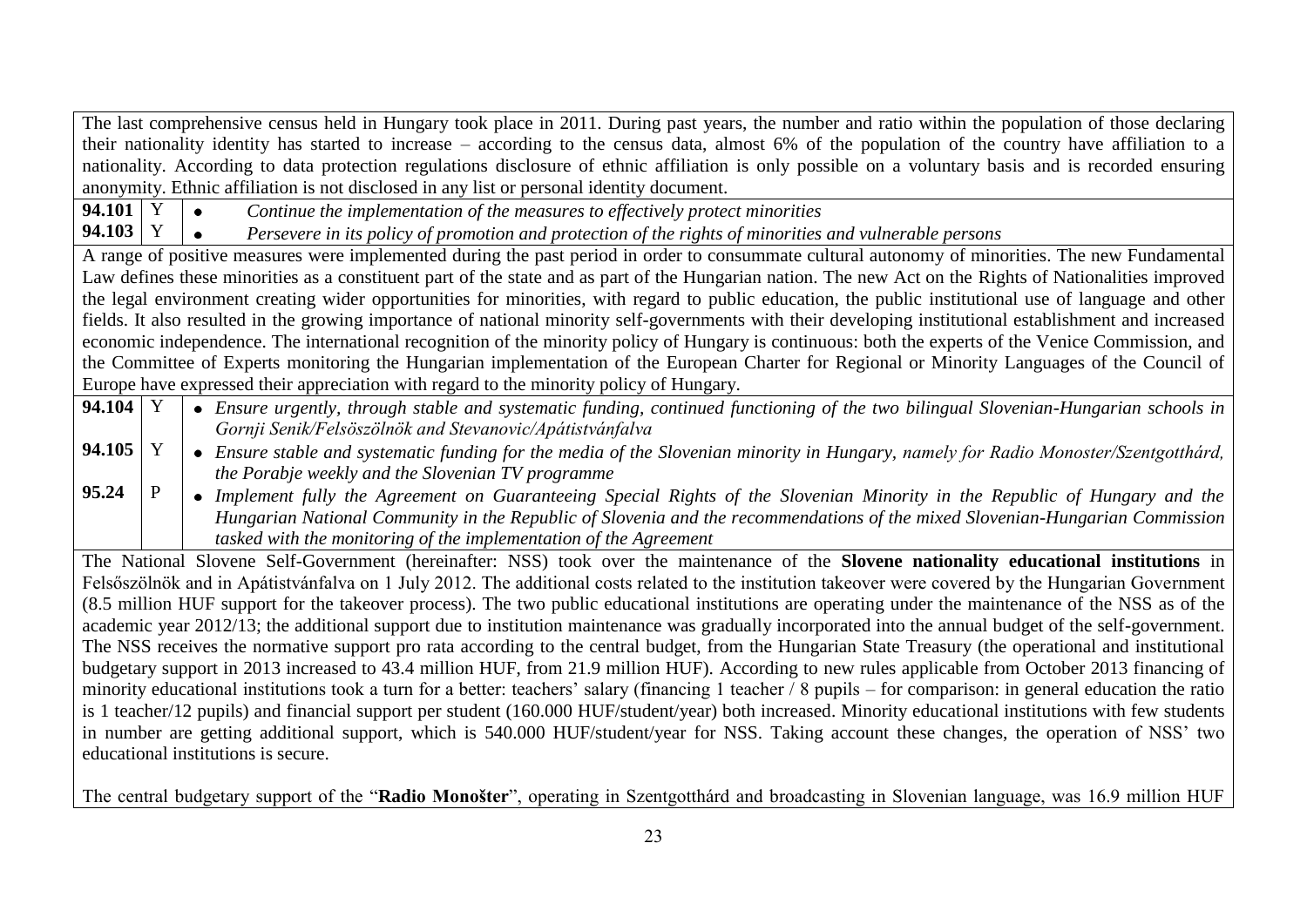both in 2011 and in 2012; the support was incorporated into the budget of the self-government. Besides this support, the Radio received an additional support of 10 million HUF from the Government in 2011. In 2012 – in order to maintain the daily 4-hour broadcast that had been introduced – the Radio received a 15 million HUF support for operation. The 5.5 million HUF grant in 2011 and the 8.5 million HUF grant in 2012, provided by the Media Service Support and Asset Management Fund, also helped the smooth operation of the Radio. The budgetary support for the NSS increased to 64.0 million HUF in 2011, because from this year on – besides the 41.6 million HUF support for operation – the 22.4 million HUF budgetary support for the **weekly paper Porabje** was also incorporated into the budget of the self-government. The broadcast of nationality programmes at the **Hungarian National Television** began more than 30 years ago. The German and Serbian-Croatian programme started in 1978 (in Pécs). Today Serbian, Croatian and Slovene magazine programmes are operated separately. The NSS received a 64.0 million HUF operation and media support from the central budget again in 2012.

The **Hungarian–Slovene Minority Joint Committee** held its XII session on 15 June 2011 in Budapest – passed by the Government in Resolution no. 1326/2012. (IX.7.) –, session XIII took place on 26 September 2012 in Ljubljana – passed by the Government in Resolution no. 1720/2013. (X.11.) –, and the subsequent session XIV took place on 1 October 2013. The Committee – bearing in mind the principles and provisions of the agreement on the enforcement of the special rights of the Slovene national minority living in the territory of Hungary, and the Hungarian national community living in the territory of the Republic of Slovenia – reviews the current issues of the Hungarian and Slovenian national minorities living in the two countries, and constantly monitors the implementation of the recommendations.

### **VII. Migrants, refugees and asylum-seekers**

| $N^{\circ}$                                                                                                                                             | Sts | <b>Recommendation and Implementation</b>                                                                                                                       |  |  |
|---------------------------------------------------------------------------------------------------------------------------------------------------------|-----|----------------------------------------------------------------------------------------------------------------------------------------------------------------|--|--|
| 94.31                                                                                                                                                   |     | Establish and implement a comprehensive integration strategy for an early-stage integration of migrants, refugees and asylum-seekers                           |  |  |
|                                                                                                                                                         |     | The Migration Strategy and the seven-year strategic document related to Asylum and Migration Fund established by the European Union for the years              |  |  |
|                                                                                                                                                         |     | 2014-20 was adopted by the Hungarian Government in October 2013 (see: Annex to Government Decision No. 1968 of 2013). The Migration Strategy                   |  |  |
|                                                                                                                                                         |     | lays down the action trail and the tools for achieving the goals in the field of visas, admission and residence, integration, international protection as well |  |  |
|                                                                                                                                                         |     | as fight against illegal migration and return policies in a comprehensive manner.                                                                              |  |  |
| $94.112$ Y                                                                                                                                              |     | Improve the living conditions of asylum-seekers                                                                                                                |  |  |
| <b>94.113</b>   Y                                                                                                                                       |     | Step up efforts directed towards the improvement of conditions and treatments of asylum-seekers and refugees                                                   |  |  |
|                                                                                                                                                         |     | Hungary is constantly striving to improve the living conditions of refugees and asylum seekers. Care and support provided for asylum seekers are in line       |  |  |
| with the rules of European Union governing this issue. The asylum authority provides accommodation and care, as well as financial allowances for        |     |                                                                                                                                                                |  |  |
| asylum seekers during the asylum procedure. Moreover, health care is free for asylum seekers. Refugees and beneficiaries of subsidiary protection enjoy |     |                                                                                                                                                                |  |  |
| - with a few exceptions - the same rights as Hungarian citizens. In addition, domestic asylum and other sectorial legislation provide support for       |     |                                                                                                                                                                |  |  |
|                                                                                                                                                         |     | language teaching, education, housing, health and social services, the acquisition of citizenship etc. The Ministry of Interior supports projects aiming to    |  |  |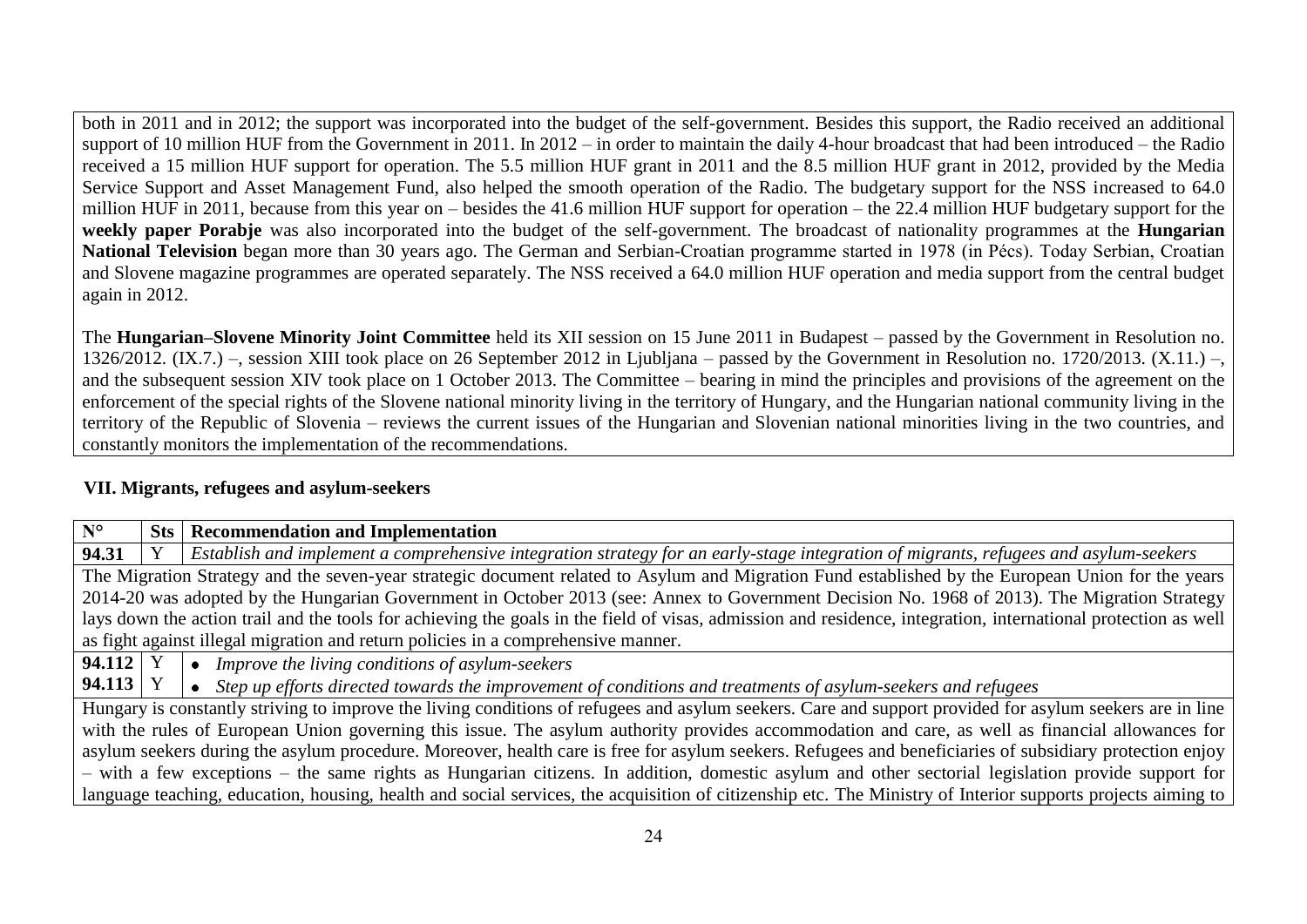improve the living conditions of persons granted international protection and asylum seekers using the sources of the European Refugee Fund to complement national actions.

**94.111** Y *Proceed to forced expulsions only in strict compliance with international and regional standards*

In Hungary, the ordering of an **expulsion** and its forced implementation by official escort (removal) are concluded with respect to human rights obligations under international and regional conventions as well as the EU Return Directive. Moreover, Hungary has been operating a forced return monitoring system, carried out by public prosecutor, in which compliance with human rights standards is ensured. In line with the EU Return Directive the national law prefers voluntary return but Hungary has external borders and realization of expulsions mainly closed by readmission agreements. During the expulsion procedure the principle of **non-refoulement** is always examined. The public prosecutor shall oversee the deportation procedure in accordance with the relevant regulations.

The Hungarian legislation for **alien policing detention** and for asylum detention, being two separate regimes legally and infrastructurally, as well as their implementation meets requirements stemming from recommendations of UN High Commissioner for Refugees (UNHCR) as well as the international standards deduced from the case law of European Court of Human Rights and the jurisprudence of the Court of Justice of the EU. Detention of third country nationals can only be ordered in the cases set out in national law and only unless other sufficient but less coercive measures can be applied effectively in a specific case. Persons recognised as **refugees** in Hungary cannot be placed in administrative detention.

According to the existing tripartite memorandum among the Police, UNCHR Regional Representation for Central Europe and Hungarian Helsinki Committee the **civil control** is ensured in connection with international protection and alien policing measures.

# **VIII. Trafficking**

| $\overline{\mathbf{N}^{\circ}}$                                                                                                               | <b>Sts</b>                                                                                                                                                     | <b>Recommendation and Implementation</b>                                                                                                             |  |
|-----------------------------------------------------------------------------------------------------------------------------------------------|----------------------------------------------------------------------------------------------------------------------------------------------------------------|------------------------------------------------------------------------------------------------------------------------------------------------------|--|
| 94.68                                                                                                                                         |                                                                                                                                                                | • Rehabilitate and socially integrate women and girl victims of trafficking                                                                          |  |
| 94.70                                                                                                                                         |                                                                                                                                                                | • Take further measures for the rehabilitation and social integration of women and girls who are victims of trafficking                              |  |
| 94.71                                                                                                                                         |                                                                                                                                                                | • Strengthen measures for the rehabilitation and social integration of women and girls victims of trafficking                                        |  |
| 94.72                                                                                                                                         |                                                                                                                                                                | Increase efforts to effectively prevent trafficking in women and girls for sexual exploitation and domestic servitude and take measures<br>$\bullet$ |  |
|                                                                                                                                               |                                                                                                                                                                | for rehabilitation and social integration of women and girls who are victims of trafficking                                                          |  |
| A state-funded temporary shelter provides safe accommodation, complex services and assistance for victims of trafficking in human beings. The |                                                                                                                                                                |                                                                                                                                                      |  |
|                                                                                                                                               | service includes accommodation, full supply according to individual needs (meeting the physical needs, meals, clothing, bed linen, medicines),                 |                                                                                                                                                      |  |
|                                                                                                                                               | assistance in administrative issues, availability of professionals for improving the status of the victims, hygiene care. The shelter can provide services for |                                                                                                                                                      |  |
|                                                                                                                                               | victims for 90 days, the duration of stay can be extended once with 90 days. NGOs are also able to provide safe accommodation and rehabilitation               |                                                                                                                                                      |  |
|                                                                                                                                               |                                                                                                                                                                | programmes for victims of human trafficking.                                                                                                         |  |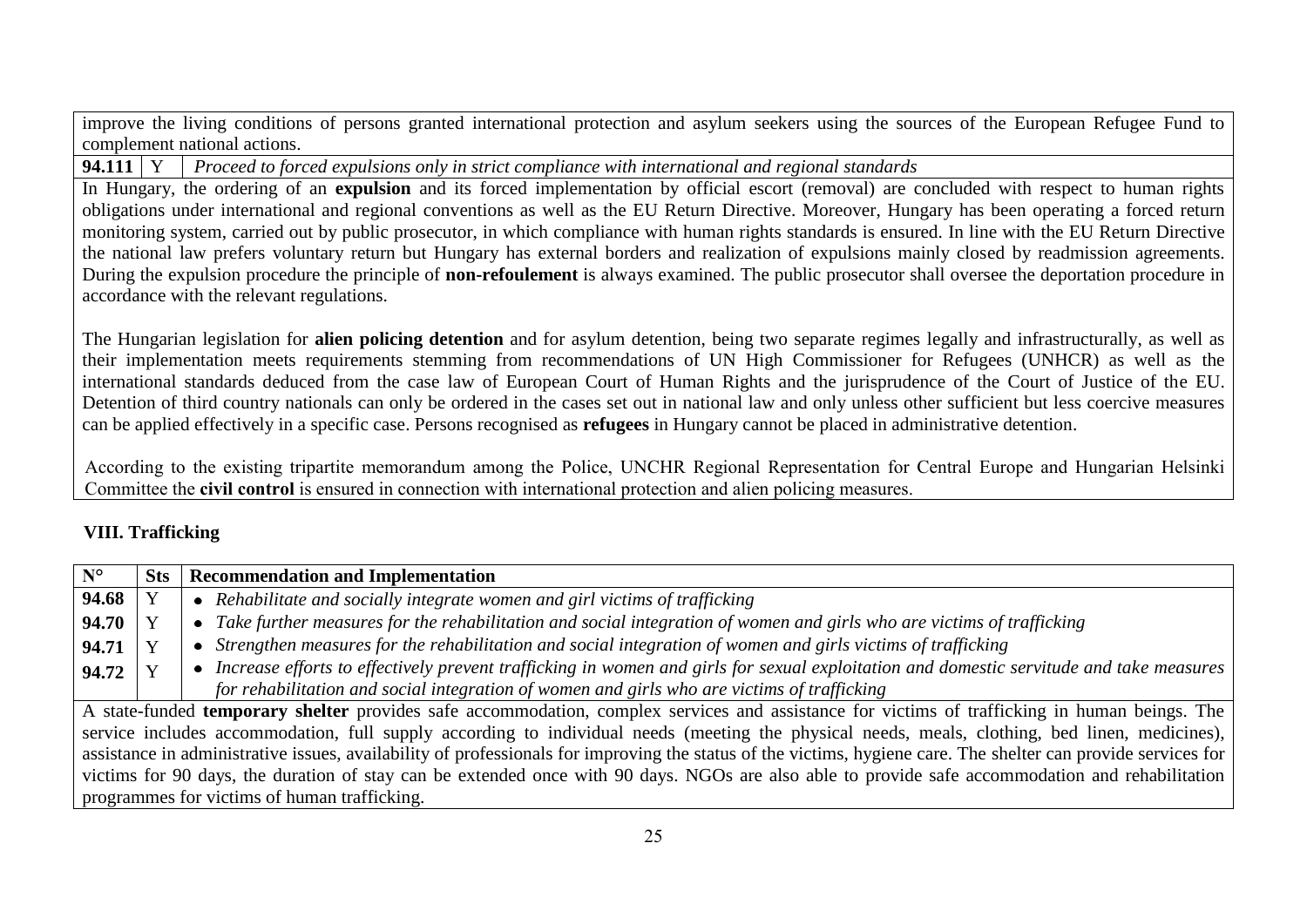The main priorities of the **National Strategy against Trafficking** in Human Beings for 2013-16 are mapping opportunities for safe return and reintegration, designing supportive action, establishing transitory apartments related to the Shelters, helping victims' social reintegration. The transitory apartments provide accommodation for five years to ensure reintegration into the society. Priority A and B aim to operate an appropriate and wellrunning victim identification, referral and protection system and to implement efficient prevention, awareness building and awareness raising. In order to prevent victimization and to facilitate awareness raising in authorities involved in the fight against trafficking in human beings (ministries, police, victims assistance service, labour inspectorate, NGOs) continuously organize prevention and awareness raising campaign, education programmes.

**94.69** P *Investigate the causes of human trafficking and compile statistical data on the subject in order to find the most effective means to combat this phenomenon* 

**94.75** P *Adopt measures to collect disaggregated data on the phenomenon of human trafficking and adopt and implement policies to address it* The practice of **data collection** related to human trafficking is rudimentary; it needs harmonisation and development at national and at EU level as well. Since 2012 anonym data is collected through an electronic data sheet in cooperation with the authorities concerned (police, prosecutors' office, court, temporary shelter, victim assistance service, consular service). The **National Strategy against Trafficking in Human Beings** for the period 2013-16 defined several measures in connection with the development of the data collection system as well as research and studies in the field of human trafficking. It aims to set-up an anonymous database to examine the trends of human trafficking and making a map of intervention especially considering age, gender and the form of exploitation. Data provision by organisations cooperating in the identification of victims is encouraged. The set of criteria for annual, statistics-based assessments has to be developed.

The Government adopted a **4-year plan** related to the Directive against Human Trafficking and the European Strategy towards the Eradication of Trafficking in Human Beings and a Decree (354/2012. (XII.13.) about identification of victims of trafficking. The **Ministry of Interior** regularly collects and analyses data about victims and traffickers with the involvement of the National Police Headquarters, National Bureau of Investigation, Office of Public Administration and Justice, National Crisis Telephone Information Service, Chance for Families Foundation 2005 (provides shelter for victims of trafficking in human beings). Consular services perform separate data collection on human trafficking cases. The NPH annually analyzeassess within a comprehensive examination the phenomenon of trafficking human beings, in context of criminal prosecutions and experiences.

In the field of justice, it is in the **Unified Criminal Statistics of Investigation Authorities and Public Prosecution** (ENYÜBS) where data on criminal cases are recorded, up to the moment when criminal proceedings are launched. At the same time, this system does not give a genuine picture on the ongoing cases because the authorities concerned are only obliged to provide statistical data after the decision in their competence has been made, i.e. at the end of the investigation and prosecution phase. Data on final judgments are collected in court statistics.

| 94.73  | including the development of<br><i>in</i><br>beings,<br>human<br>combat<br>with<br>the<br>international<br>ettorts<br>trafficking<br>cooperation<br>interested<br>up<br><b>Step</b><br>t0 |
|--------|-------------------------------------------------------------------------------------------------------------------------------------------------------------------------------------------|
|        | NGOs<br>$\ldots$ international organizations and $\ldots$<br>Governments,                                                                                                                 |
| l 2001 | (2000.2012)                                                                                                                                                                               |

The previous National Strategy against trafficking in human beings (2008-2012) established the National Coordination Mechanism (NCM) which meets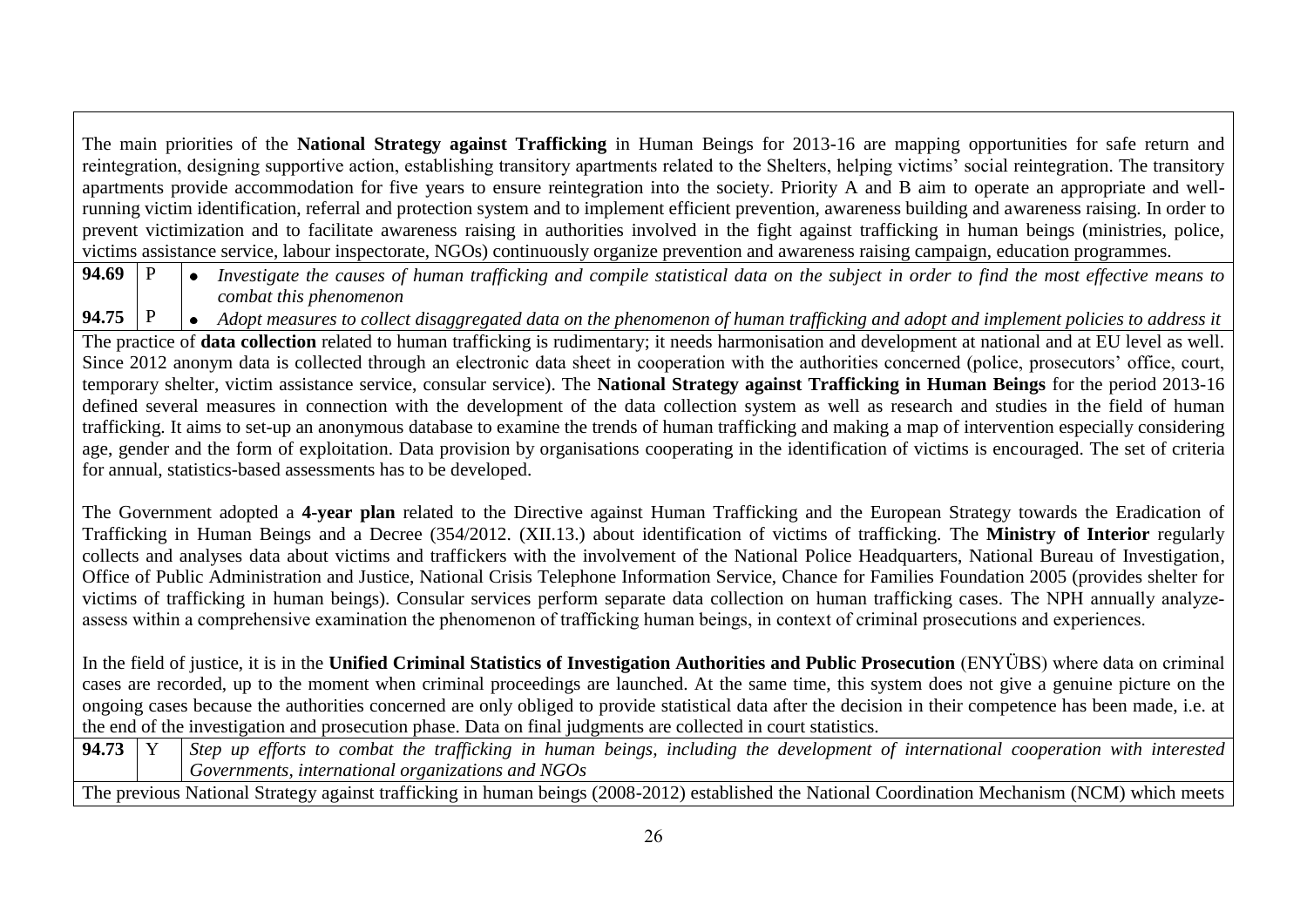quarterly. Aim of the NCM is to serve the cooperation of the National Coordinator on trafficking and government organisations, to enhance informationexchange on the activities of the parties, and the mapping of potential fields of cooperation between the participants. Since December 2011 an informal NGO Roundtable exists to further help the NCM. Besides of the above-mentioned two forum authorities have good cooperation with partnerorganisations at international and EU level through joint investigations, projects, and victims' assistance.

**94.74** Y *Consider the question of toughening the criminal liability for trafficking in human beings* 

Significant legislative changes have been taken as regards the regulation of trafficking in human beings offence. The new Criminal Code (entered into force on 1 July 2013) formulates a new definition of the crime of human trafficking in line with the relevant international obligations of Hungary. The legal definition of human trafficking remains to be complemented in the system of the new Criminal Code by provisions on what are referred to as parasite crimes, related to prostitution, on sexual crimes and provisions serving the protection of children. In addition, labour exploitation is punished in the new Criminal Code.

# **IX. Other**

| $N^{\circ}$                                                                                                                                                    | <b>Sts</b> | <b>Recommendation and Implementation</b>                                                              |
|----------------------------------------------------------------------------------------------------------------------------------------------------------------|------------|-------------------------------------------------------------------------------------------------------|
| $95.29$ P                                                                                                                                                      |            | Bring official development assistance (ODA) up to the internationally committed 0.7 per cent of GDP   |
| The 12 new EU Member States ODA target was set to 0.33 per cent by 2015. None of the countries managed to meet this obligation, Malta (0.25%),                 |            |                                                                                                       |
| Cyprus $(0,17\%)$ , Slovenia $(0.13\%)$ and the Czech Republic $(0.125\%)$ getting closest to the target ratio. Hungary is making every effort to maintain its |            |                                                                                                       |
|                                                                                                                                                                |            | ODA contribution despite austerity measures adopted each year since 2006. The current level is 0,10%. |

# **X. Recommendations not accepted, yet processed**

**95.2** N *Sign and ratify the Optional Protocol to the International Covenant on Economic, Social and Cultural Rights (ICESCR)* 

The ratification of the ICESCR is currently being examined by the ministries in charge.

**95.4**  $\vert$  N  $\vert$  *Specify the prohibition of the death penalty in a future organic law* 

Several legal norms are in place to ensure that the practice of death penalty is fundamentally and strictly prohibited:

- The Hungarian Constitutional Court has derived the prohibition of the death penalty from the inviolable nature of the right to life and human dignity in its decision 23/1990 (X. 31.). With regard to the fact that the new Fundamental Law of Hungary purports the inviolable right to life and human dignity, the above decision of the Constitutional Court remains valid.
- Hungary has joined the Convention for the Protection of Human Rights and Fundamental Freedoms and to its eight Protocols in 1993. Article 1 of the Protocol No. 6 prescribes the abolition of death penalty.
- Hungary is also part of the Second Optional Protocol to the ICCPR which purports the abolition of death penalty.
- Being a member of the European Union the EU Charter of Fundamental Rights is a binding legal instrument for the country since the entry into force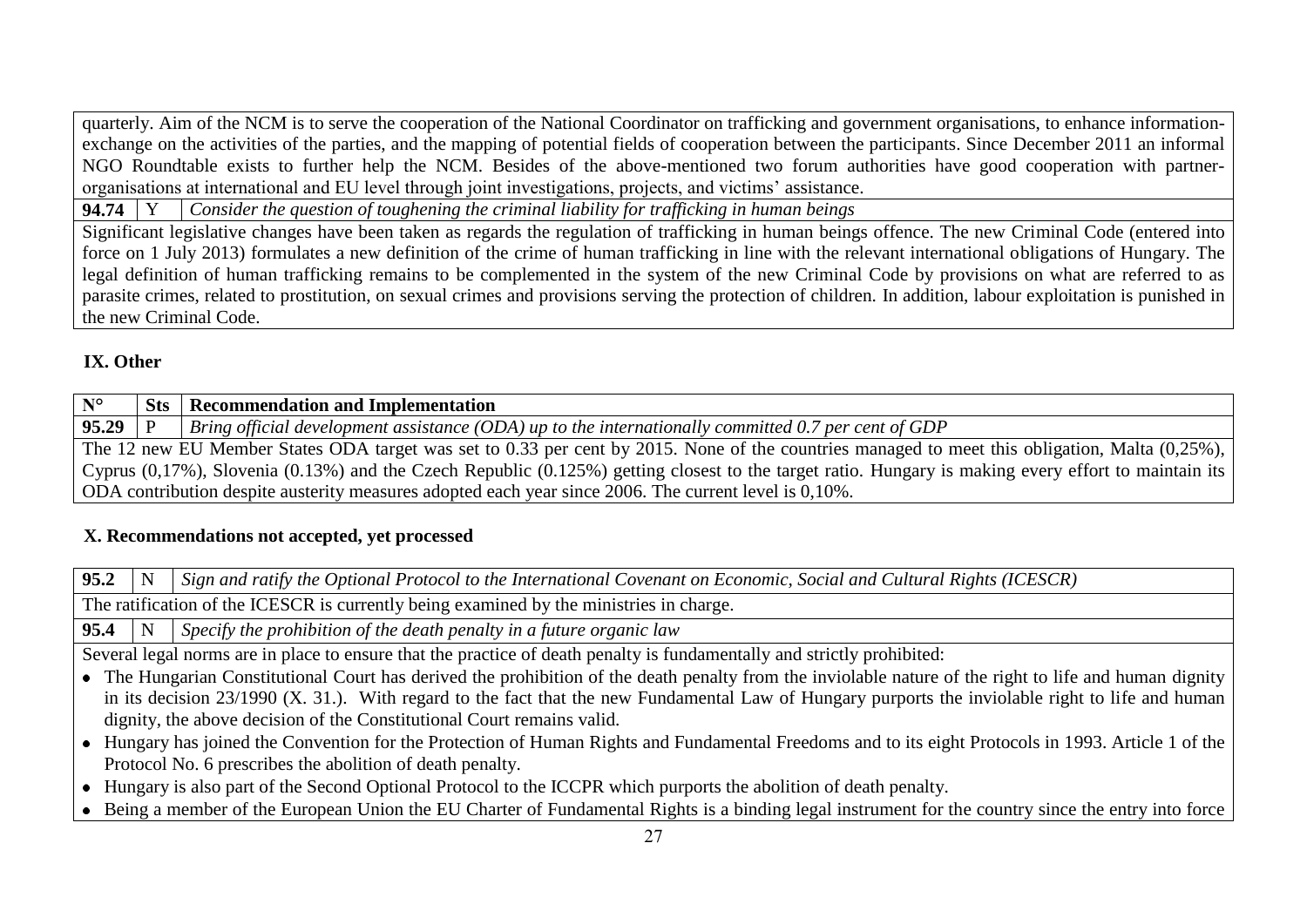|                                                                                                                                                   |                                                                        |           | of the Lisbon Treaty. The EU Charter declares the abolition of death penalty without any doubt in its Article 2 (Right to life): "Everyone has the right  |
|---------------------------------------------------------------------------------------------------------------------------------------------------|------------------------------------------------------------------------|-----------|-----------------------------------------------------------------------------------------------------------------------------------------------------------|
|                                                                                                                                                   | to life. No one shall be condemned to the death penalty, or executed." |           |                                                                                                                                                           |
| 95.6                                                                                                                                              |                                                                        |           | • Introduce additional measures to ensure that the new Media Act complies with regional and international human rights standards                          |
| 95.7                                                                                                                                              | Y                                                                      |           | • Look into the current regulatory framework so as to remove parts of the legislation that may challenge freedom of speech and                            |
|                                                                                                                                                   |                                                                        |           | independence of the press and other media                                                                                                                 |
| 95.8                                                                                                                                              |                                                                        |           | • Reconsider legislation and laws in connection with freedom of opinion and expression and general freedoms                                               |
|                                                                                                                                                   |                                                                        |           | Current rules contain exclusively such limitations on the right to the freedom of expression which are fully recognized by international law. For example |
|                                                                                                                                                   |                                                                        |           | members of the press may only be obliged to reveal the information source by a decision of a court and only in exceptional cases. If right to freedom of  |
| expression conflicts with the fundamental rights of individuals the media authority (National Media and Info-communications Authority, NMIA) can  |                                                                        |           |                                                                                                                                                           |
| only take measures when the core content of human dignity is violated. All decisions of the NMIA may be challenged before the courts. Hungary was |                                                                        |           |                                                                                                                                                           |
| and will remain ready for dialogue, in case there are concrete questions and observations related to the specific provisions of the laws.         |                                                                        |           |                                                                                                                                                           |
| $95.10$ P                                                                                                                                         |                                                                        |           | • Draft and implement a fully comprehensive law on gender equality and a law on combating gender violence                                                 |
| 95.11                                                                                                                                             | Y                                                                      |           | • Adopt a comprehensive gender equality law that contains a definition of discrimination against women in accordance with CEDAW                           |
| 95.12                                                                                                                                             |                                                                        |           | Establish spec legislation to fill the legislative gap of a lack of specific legal provisions to prohibit domestic violence and marital rape              |
| 95.13                                                                                                                                             |                                                                        |           | Take measures towards adopting specific legislation prohibiting domestic violence and spousal rape                                                        |
| 95.14                                                                                                                                             |                                                                        |           | Reconsider the relevant provisions of the new Constitution in order to ensure keeping access to abortion as a safe and legal option, and                  |
|                                                                                                                                                   |                                                                        |           | to ensure that the same protection and rights apply to every person regardless of their sexual orientation                                                |
| $95.20$ P                                                                                                                                         |                                                                        | $\bullet$ | Elaborate a specific law on domestic violence against women                                                                                               |
| Regarding <b>domestic violence</b> and <b>marital rape</b> , please refer to 94.11.                                                               |                                                                        |           |                                                                                                                                                           |

Similarly to the previous Constitution, the **new Fundamental Law** of Hungary, being in effect since the 1st of January 2012, declares the **prohibition of every form of discrimination** between men and women, the protection of women, the promotion of equal treatment and equality between women and men. The CEDAW noted in 2013 that the Fundamental Law recognizes the general principle of non-discrimination and that every legal initiative undergo gender impact assessment. Standalone acts of legislation are in place on equal treatment and the promotion of equality (Act CXXV of 2003) and on the rights and equal opportunities of persons with disabilities (Act XXVI of 1998). They give a very broad definition of discrimination which covers all aspects of any form of discrimination. The **Equal Treatment Act** establishes a framework for the fight against discrimination and specifies about 20 groups of people to be protected, among them, women and mothers (separately). It defines the concept of discrimination, names indirect discrimination as punishable and introduces the possibility of positive discrimination to remedy disadvantages. The provision of the Fundamental Law concerning the right to the human dignity of the foetus was not intended to change the **access to abortion** as a legal and safe option in case the conditions required by law are fulfilled. It should be emphasized that these conditions were the same under the previous Constitution which did not contain the provision referring to the foetus. The entry into force of the Fundamental Law did not change the circumstances in which it is possible to solicit an abortion. Regarding **sexual orientation** please refer to 94.30, 94.52 and 94.12.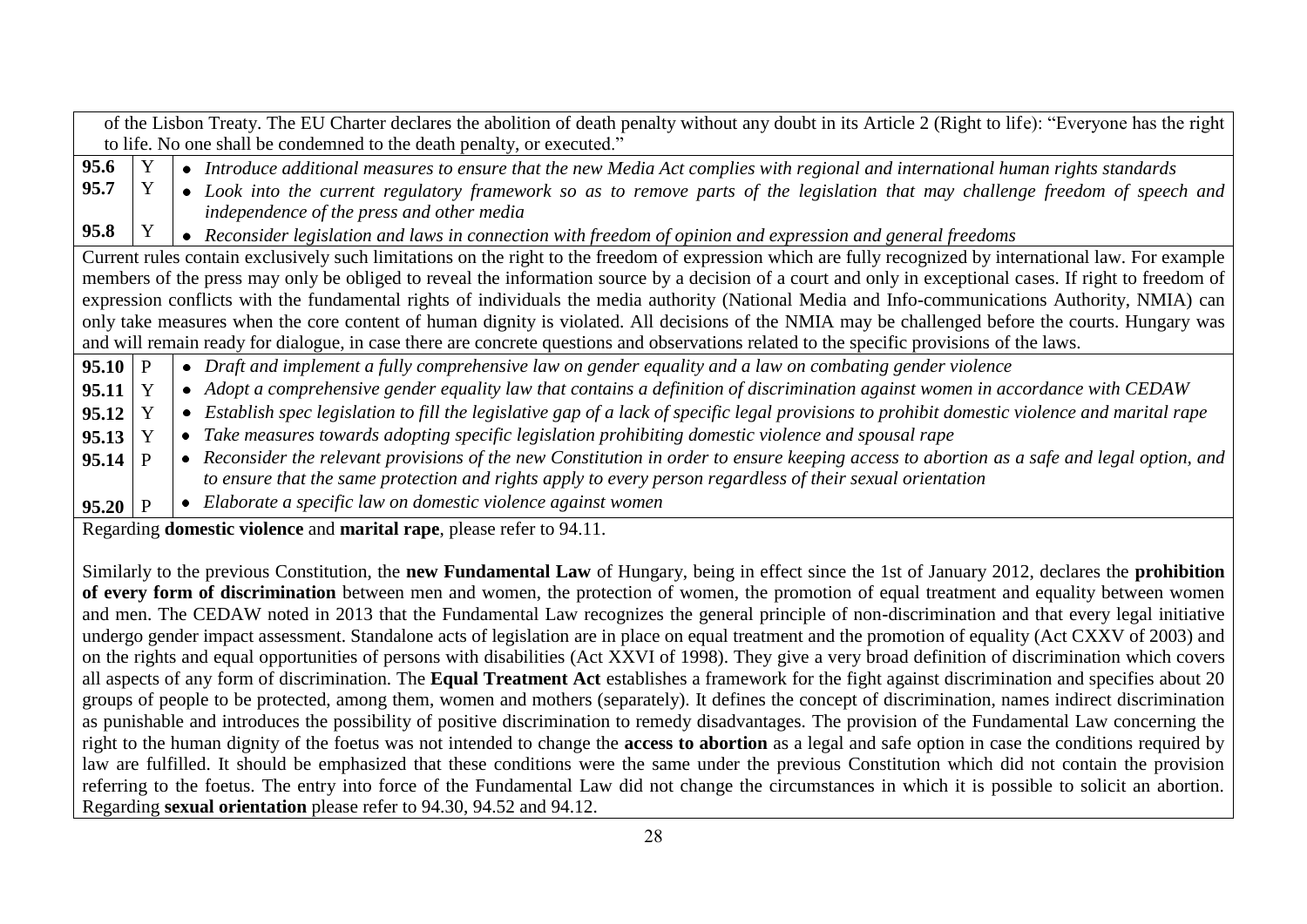| 95.15   P |  | Establish a comprehensive human rights framework upon which to develop more coordinated and effective policy measures and                                     |
|-----------|--|---------------------------------------------------------------------------------------------------------------------------------------------------------------|
|           |  | strategies for promoting human rights and that such a framework includes initiatives to set up a national human rights institutions in                        |
|           |  | line with the Paris Principles                                                                                                                                |
| $95.17$ P |  | Establish a national human rights programme which fully incorporates international instruments to which Hungary is a party                                    |
| 95.18 P   |  | • Elaborate a national human rights plan                                                                                                                      |
|           |  | The Commissioner for Fundamental Rights was accredited as a "B" status National Human Rights Institution by the International Coordinating                    |
|           |  | Committee of National Human Rights Institutions (ICC) in May 2012. Accreditation for "A" status is currently under consideration by the ICC. Hungary          |
|           |  | has <b>national human rights strategies</b> relating to numerous fields (social equality of men and women, elderly people, youth, environmental protection,   |
|           |  | healthcare, Roma) which serve the strengthening of human rights. Since 2011, the Hungarian legislator reviewed and re-regulated the most important            |
|           |  | mechanisms for the promotion and protection of human rights with a view to strengthening them. As a result, parallel to the preparation of the                |
|           |  | Fundamental Law of Hungary, Acts on the Commissioner for Fundamental Rights and on the Freedom of information were updated. With regard to the                |
|           |  | role of the Human Rights Working Group see 94.28 above.                                                                                                       |
| $95.22$ Y |  | • Increase financial and welfare support to families living in conditions of poverty so that families living in a situation of poverty can                    |
|           |  | raise their children with adequate amenities as required for healthy upbringing of those children                                                             |
|           |  | In order to enhance the social security of families and ease the financial burden of bringing up children, the family supporting system – in harmony with     |
|           |  | the recommendations made in Closing Observations No. 46 of the Committee on the Rights of the Child (CRC) – provides to families with children a              |
|           |  | broad scope of one-time payments, regularly disbursed benefits, various benefits on the basis of civic rights or insurance and allowances tied to income      |
|           |  | assessment. From 1st January 2014 child care benefits [child care fee (gyermekgondozási díj) and child care allowance (gyermekgondozási segély)],             |
|           |  | granted on the basis of having children born consecutively after each other, can be disbursed simultaneously. This means, that the parent will not lose the   |
|           |  | allowance, when in the eligibility period of the former benefit a new baby is born, in regard of whom a new child care benefit is granted. According to       |
|           |  | the new regulations parents receiving child care benefits (child care fee or child care allowance) can pursue a gainful activity without time limit after the |

first birthday of their child. Another new step towards the reduction of the number of families living in poverty was the expansion of the family tax allowance from 2014. This enables parents not only to reduce the tax base of their personal income tax, but also to reduce the combined 17% compulsory state pension and health insurance contribution. This new measure is primarily benefits larger families with relatively low level of income, thus it effectively helps to reach the goals of this recommendation.

Within the framework of the **programme against child poverty**, the so-called summertime social child catering aims to provide at least one hot meal per day during the summer vacation for children with disadvantages or multiple disadvantages. To this end, the central budget allocated a yearly 2.4 billion HUF in years 2011, 2012 as well as in 2013. Regarding 2013, 1170 communities participated in the programme, ensuring catering for 112 833 children. In 2014 the budget was raised to 2.64 billion HUF.

Besides social assistance there are several different **social transfers and other tools**, which help families to access to the income and goods needed for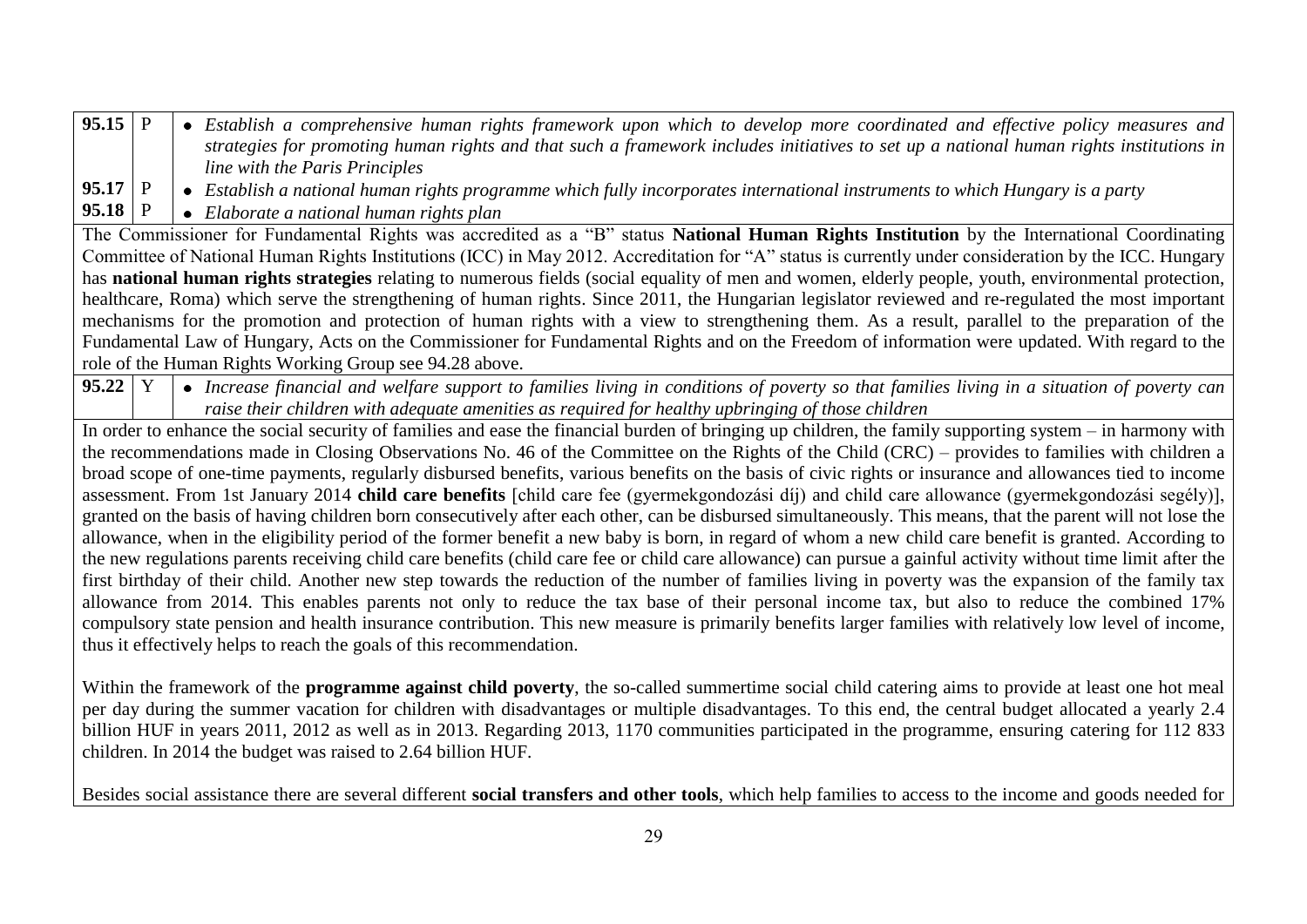|                                                                                                                                                        |                                                                                                                                                           |  | maintaining a decent standard of living. Since the beginning of 2013, the reduction of utility costs by about 35% (depending on cost item) helps those        |  |  |
|--------------------------------------------------------------------------------------------------------------------------------------------------------|-----------------------------------------------------------------------------------------------------------------------------------------------------------|--|---------------------------------------------------------------------------------------------------------------------------------------------------------------|--|--|
|                                                                                                                                                        | living in poverty to pay their bills and raise their children. Measures aiming to save the housing of those with foreign currency debts also support this |  |                                                                                                                                                               |  |  |
|                                                                                                                                                        |                                                                                                                                                           |  | goal. Living allowance (instead of general social assistance) is paid to those (mostly living in deep poverty) involved in training programmes. From 1        |  |  |
|                                                                                                                                                        |                                                                                                                                                           |  | September 2011 the income threshold of the entitlement to housing support – preventive tool to preserve housing – increased from 150% to 250% of the          |  |  |
|                                                                                                                                                        |                                                                                                                                                           |  | prevailing minimum old-age pension, consequently, more people in need have access to this benefit. The amount of the cash benefit provided to the             |  |  |
|                                                                                                                                                        |                                                                                                                                                           |  | carers of relatives in need of intensive nursing, the so-called nursing fee in higher amount has been increased by 15%, and a new form of nursing fee has     |  |  |
|                                                                                                                                                        |                                                                                                                                                           |  | been introduced to those in the most severe status from 1 January 2014. 13% of the carers who receive nursing fee in an increased amount take care of         |  |  |
|                                                                                                                                                        |                                                                                                                                                           |  | children. The Government launched the system of Solid Start Children Centres to guarantee the best possible chance for children in early childhood (age       |  |  |
|                                                                                                                                                        |                                                                                                                                                           |  | of 0-3) to foster their skills and competencies and primarily target children living in extreme poverty, many times in unacceptable social and housing        |  |  |
|                                                                                                                                                        |                                                                                                                                                           |  | environments, helping to ensure their healthy physical, intellectual, emotional and moral development. By the end of 2013, 113 Solid Start Children           |  |  |
|                                                                                                                                                        |                                                                                                                                                           |  | Centres operated in total.                                                                                                                                    |  |  |
| $95.23 \mid N$                                                                                                                                         |                                                                                                                                                           |  | • Reconcile policies related to ethnic Hungarians abroad with neighbouring countries primary responsibility for minority protection                           |  |  |
| 96.6                                                                                                                                                   | $\mathbf N$                                                                                                                                               |  | • In line with the recommendations of the CESCR, revoke the condition which requires a minority group to have lived in the county at                          |  |  |
|                                                                                                                                                        |                                                                                                                                                           |  | least one hundred years in order to be considered a national minority                                                                                         |  |  |
| Hungary supports the efforts of Hungarians living abroad to preserve their cultural identity in line with international standards. Regarding Hungarian |                                                                                                                                                           |  |                                                                                                                                                               |  |  |
|                                                                                                                                                        |                                                                                                                                                           |  | minorities living under the jurisdiction of another State the Government acts as a responsible member of the international community, in line with the        |  |  |
|                                                                                                                                                        |                                                                                                                                                           |  | <b>Bolzano Recommendations.</b>                                                                                                                               |  |  |
| $95.25$ Y                                                                                                                                              |                                                                                                                                                           |  | • Reduce to the minimum possible administrative detention of migrants, asylum-seekers and refugees, and only use it in exceptional cases                      |  |  |
| $95.26$ P                                                                                                                                              |                                                                                                                                                           |  | • Take all relevant measures to avoid prolongation of administrative detention of asylum-seekers during which the freedom of movement                         |  |  |
|                                                                                                                                                        |                                                                                                                                                           |  | is considerably restricted                                                                                                                                    |  |  |
| 95.27                                                                                                                                                  | Y                                                                                                                                                         |  | • Establish adequate mechanisms to identify potential asylum-seekers in border procedures, undertake measures aimed at avoiding                               |  |  |
|                                                                                                                                                        |                                                                                                                                                           |  | prolongation of administrative detention of asylum-seekers and at improving the living conditions and treatment of asylum-seekers and                         |  |  |
|                                                                                                                                                        |                                                                                                                                                           |  | refugees                                                                                                                                                      |  |  |
| 95.28                                                                                                                                                  | Y                                                                                                                                                         |  | • Recognize and guarantee the human rights of all foreigners, independent and regardless of their migratory status                                            |  |  |
|                                                                                                                                                        |                                                                                                                                                           |  | The different types of detention of non-citizens existing in the Hungarian legislation need to be clearly distinguished: immigration detention (alien-        |  |  |
|                                                                                                                                                        |                                                                                                                                                           |  | policing detention and detention prior to expulsion) and asylum detention. The purpose and legitimate aim of the <b>alien policing detention</b> is to ensure |  |  |
|                                                                                                                                                        |                                                                                                                                                           |  | the implementation of the expulsion order of illegal migrants whilst the primary aim of the asylum detention is to ensure the presence of the asylum-         |  |  |
|                                                                                                                                                        | seeker in the asylum procedure. In accordance with the EU Return Directive the term of administrative detention (of third country nationals) amounts to   |  |                                                                                                                                                               |  |  |
| a maximum of 6 months (in the case of a family with minors, thirty days) that can be prolonged by the court with a maximum of 6 months in certain      |                                                                                                                                                           |  |                                                                                                                                                               |  |  |
| cases laid down in national law. The alien-policing detention can be ordered by the Alien Policing Authority and is implemented in detention centres   |                                                                                                                                                           |  |                                                                                                                                                               |  |  |
| which have a severe regime.                                                                                                                            |                                                                                                                                                           |  |                                                                                                                                                               |  |  |
|                                                                                                                                                        | The specific regime for detention for asylum seekers (asylum detention) serves as a last resort in order to ensure the presence of the applicant and      |  |                                                                                                                                                               |  |  |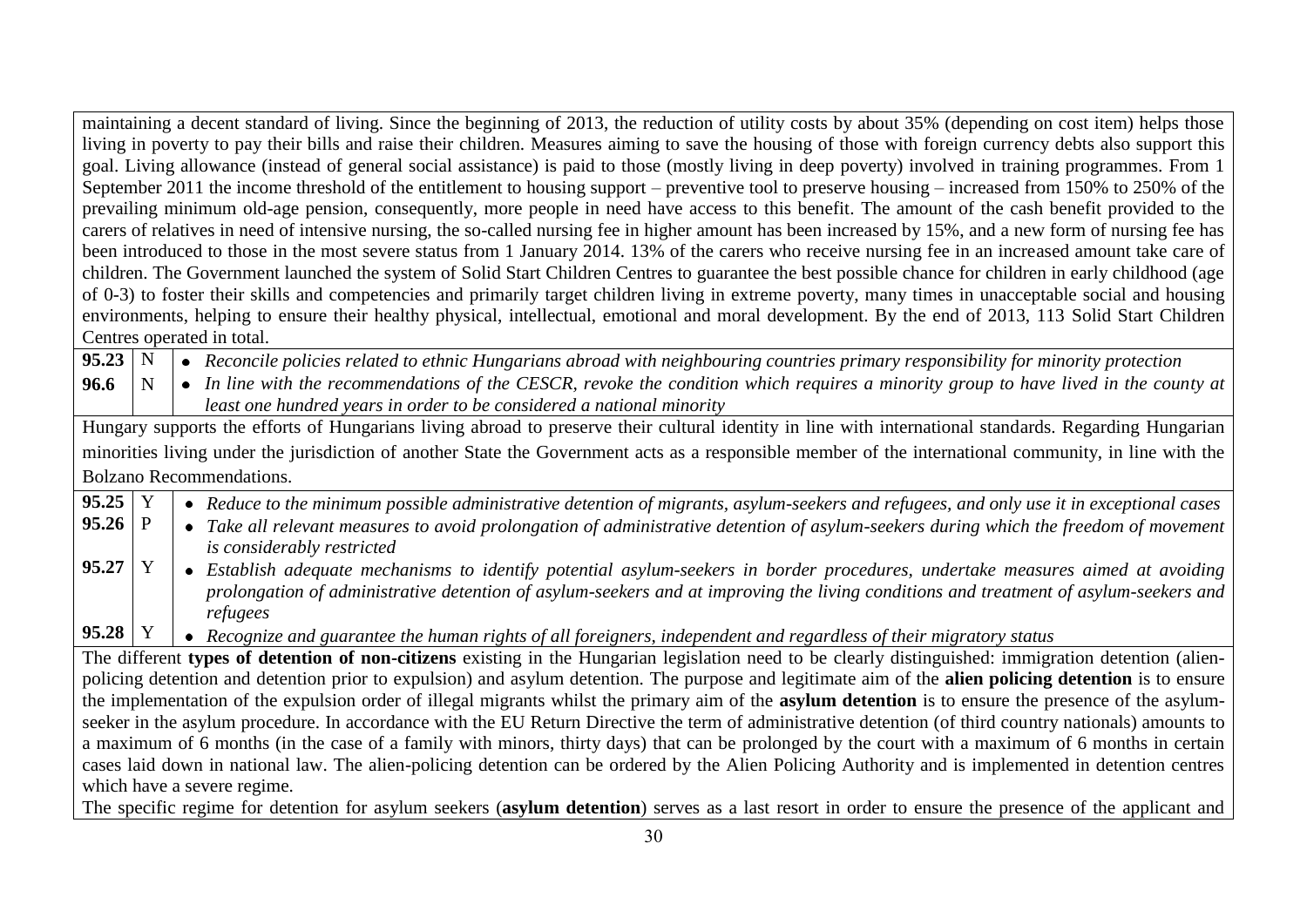possible alternative measures to detention shall be used as a priority measure before proceeding with the asylum detention. The legislation on asylum detention and its implementation fully comply with the relevant UNHCR recommendations as well as the international standards deduced from the case law of European Court of Human Rights and the jurisprudence of the Court of Justice of the EU. The legitimacy of the detention is ensured by continuous judicial control: the Asylum Authority can only order detention that can be prolonged by the court. The period of the asylum detention is much shorter than the period of detention for aliens policing purposes and is carried out in special facilities serving the sole purpose for asylum detention. The asylum detention lasts for a maximum of 72 hours which can be extended by the competent court maximum two times, by a maximum of sixty days, for a maximum total length of 6 months. Families with children may only be detained exceptionally and for a maximum period of 30 days, if the detention is in the best interest of the child. Since 1 July 2013 (the introduction of the asylum detention) no asylum-seeking families with children were detained. Asylum detention may only be ordered on the basis of an individual assessment and the full consideration of alternative options. The detention of asylum seekers must only be exceptional and has to be proportionate to the objectives to be achieved. It should serve as a last resort in order to ensure the presence of the applicant and possible alternative measures to detention (designated place of residence, asylum bail, regular reporting before the refugee authority) shall be used as a priority measure before proceeding with the asylum detention. For asylum-seekers the place of detention is a guarded asylum reception centre. The asylum-seekers are entitled to move freely inside the premises of the guarded closed reception centre, but cannot leave the centre during the procedure.

The asylum seeker may **file an objection** against an order of asylum detention or the use of a measure securing availability. The objection shall be decided upon by the local court having jurisdiction based on the place of residence of the asylum seeker within eight days. Any costs of the court procedure will be borne by the state. The asylum seeker placed in asylum detention shall be entitled to make objections, **complaints** and public announcements and to submit requests. If the complaint of the asylum seeker refers to abuse or inhuman or degrading treatment, the director of the guarded asylum reception centre shall transfer the complaint to the public prosecutor who carries out the legal oversight of the guarded asylum reception centre within five days of the submission of the complaint. In cases relevant to the implementation of detention, an asylum seeker may directly turn to the public prosecutor, to the Parliamentary Commissioner for Fundamental Rights, and to NGOs operating in the field. The director of the guarded asylum reception centre shall ensure the right to appeal of the asylum seeker. Furthermore the Prosecution Service also has the possibility to examine the legality of the infringement of personal freedom ex officio.

The Hungarian authorities have the **appropriate mechanisms** to identify those persons who are in need of international protection and to ensure their protection. The apprehended third country nationals are informed about their rights and obligations including the right to apply for international protection during the alien policing procedure. During the asylum procedure the reasons for seeking have to be proved. According to the existing tripartite memorandum among the Police, UNCHR Regional Representation for Central Europe and Hungarian Helsinki Committee the **civil control** is ensured in connection with international protection and alien policing measures.

In 2012 the Police (co-financed by European Return Found) completed an annotation for the **training of law enforcement** officials under the title 'Human right guarantees and international migration'. During the project there were 2 trainings for 43 police officers and the publication was sent for all